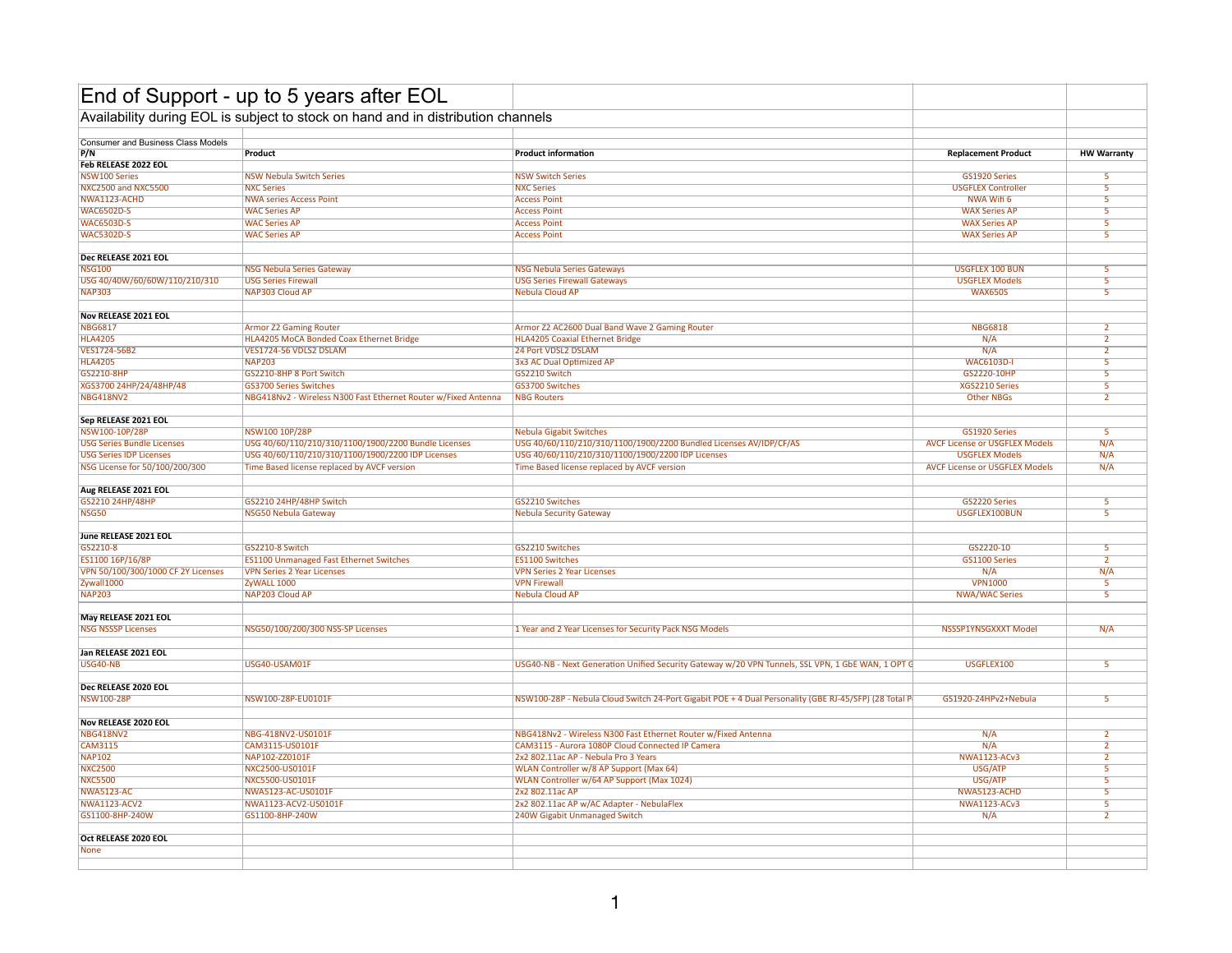| Sept RELEASE 2020 EOL            |                                                                       |                                                                                      |                                |                |
|----------------------------------|-----------------------------------------------------------------------|--------------------------------------------------------------------------------------|--------------------------------|----------------|
| 2 Year Anti Spam License         | <b>USG 2 Year Anti-Spam Licenses</b>                                  | <b>All USG Models</b>                                                                | 1 Year Version                 | N/A            |
| 2 Year Content Filtering License | <b>USG 2 Year Content Filtering Licenses</b>                          | <b>All USG Models</b>                                                                | 1 Year Version                 | N/A            |
|                                  |                                                                       |                                                                                      |                                |                |
| Aug RELEASE 2020 EOL             |                                                                       |                                                                                      |                                |                |
|                                  |                                                                       |                                                                                      |                                |                |
| <b>None</b>                      |                                                                       |                                                                                      |                                |                |
|                                  |                                                                       |                                                                                      |                                |                |
| Jul RELEASE 2020 EOL             |                                                                       |                                                                                      |                                |                |
| <b>ANT3108</b>                   | 91-005-233001B                                                        | 8dBi Omni Outdoor Antenna 5GHz N-Type for WAC6553D-E and NAP353 (Need 3)             | N/A                            |                |
| <b>ANT1315</b>                   | ANT1315-ZZ0101F                                                       | 15dBi Outdoor 2.4Ghz 3x3 MIMO Directional Antenna for WAC6553D-E and NAP353 (Need 1) | N/A                            | $\overline{2}$ |
| <b>ANT3320</b>                   | ANT3320-ZZ0101F                                                       | 20dBi Outdoor 5Ghz 3x3 MIMO Directional Antenna for WAC6553D-E and NAP353 (Need 1)   | N/A                            |                |
|                                  |                                                                       |                                                                                      |                                |                |
| Jun RELEASE 2020 EOL             |                                                                       |                                                                                      |                                |                |
| <b>EMG3425</b>                   | EMG3425-Q10A-US01V1F                                                  | EMG3425-Q10A Simultaneous Dual-Band Wireless AC2200 Gigabit Ethernet Gateway (TR069) | N/A                            | $\overline{2}$ |
|                                  |                                                                       |                                                                                      |                                |                |
| <b>VMG4325-B10A</b>              | VMG4325-B10A-US01V1F                                                  | VMG4325-B10A - Wireless N300 VDSL2 Combo WAN (VDSL+GbE WAN) Modem GbE Gateway        | <b>VMG4005 or VMG4927</b>      | $\overline{2}$ |
| <b>VMG4825</b>                   | VMG4825-B10A-US01V1F                                                  | VMG4825-B10A - Wireless AC/N VDSL2 Combo WAN (VDSL+GbE WAN) Modem GbE Gateway AC2050 | <b>VMG4927</b>                 |                |
|                                  |                                                                       |                                                                                      |                                |                |
| May RELEASE 2020 EOL             |                                                                       |                                                                                      |                                |                |
| <b>HLA3105</b>                   | 91-021-002004B                                                        | HLA3105 - HomePNA 3.1 Coaxial Ethernet Bridge                                        | N/A                            |                |
| ES1100-16                        | ES1100-16-US01F                                                       | ES1100-16 - 16-Port 10/100 Desktop Switch Fanless                                    | GS1100-16                      | $\overline{2}$ |
|                                  |                                                                       |                                                                                      |                                |                |
|                                  |                                                                       |                                                                                      |                                |                |
| Apr RELEASE 2020 EOL             |                                                                       |                                                                                      |                                |                |
| <b>WQS50SINGLE</b>               | WSQ50-US0101F                                                         | Multy X Single - AC3000 Home WiFi Mesh System Up to 2,500 sq ft                      | N/A                            |                |
| WQS50TWIN                        | WSQ50-US0201F                                                         | Multy X Kit - AC3000 Home Tri-Band WiFi Mesh System Up to 5,000 sq ft                | N/A                            |                |
|                                  |                                                                       |                                                                                      |                                |                |
| Mar RELEASE 2020 EOL             |                                                                       |                                                                                      |                                |                |
| <b>UAG Products and Licenses</b> | Already removed by removed from price list as active                  |                                                                                      | <b>USG Series with Hotspot</b> | N/A            |
|                                  |                                                                       |                                                                                      |                                |                |
| Nov RELEASE 2019 EOL             |                                                                       |                                                                                      |                                |                |
|                                  |                                                                       |                                                                                      |                                |                |
| All Kaspersky License            | <b>UTM AV and Bundles with Kaspersky</b>                              |                                                                                      | <b>Bitdefender</b>             | N/A            |
|                                  |                                                                       |                                                                                      |                                |                |
| OCT RELEASE 2019 EOL             |                                                                       |                                                                                      |                                |                |
| None                             |                                                                       |                                                                                      |                                |                |
|                                  |                                                                       |                                                                                      |                                |                |
| SEP RELEASE 2019 EOL             |                                                                       |                                                                                      |                                |                |
| <b>WAC6502D-E</b>                | 2x2 802.11ac AP w/External Antennas (RP-SMA)                          | 11ac AP                                                                              | <b>WAC6502D-S</b>              | 5 Years        |
|                                  |                                                                       |                                                                                      |                                |                |
| <b>LMR2003M</b>                  | LMR200 - RP-SMA to N Type Male, 3 Meter                               | <b>LMR Antenna Cable</b>                                                             | <b>LMR200 9M</b>               | N/A            |
|                                  |                                                                       |                                                                                      |                                |                |
| AUG RELEASE 2019 EOL             |                                                                       |                                                                                      |                                |                |
| UAG2100/4100/5100 LIC            | <b>Licenses for UAG Series</b>                                        | <b>Various Licences</b>                                                              | <b>USG Series w/Hotspot</b>    | N/A            |
| ZyWALL310                        | Zywall 310                                                            | <b>VPN Firewall</b>                                                                  | <b>VPN300</b>                  | 5 Years        |
| ZyWALL1100                       | ZyWALL 1100                                                           | <b>VPN Firewall</b>                                                                  | Soon VPN1000                   | 5 Years        |
|                                  |                                                                       |                                                                                      |                                |                |
| JUL RELEASE 2019 EOL             |                                                                       |                                                                                      |                                |                |
|                                  |                                                                       |                                                                                      |                                |                |
| MES3500 Series                   | MES3500 Series (24, 24DC, 24F, 24FDC)                                 | <b>Metro Fast Ethernet</b>                                                           | <b>None</b>                    | 5 Years        |
|                                  |                                                                       |                                                                                      |                                |                |
| JUNE RELEASE 2019 EOL            |                                                                       |                                                                                      |                                |                |
| GS3700 Series                    | <b>GS3700 Series Last Buy</b>                                         | Whole series is EOL with last buy                                                    | <b>None</b>                    | 5 Years        |
|                                  |                                                                       |                                                                                      |                                |                |
| MAY RELEASE 2019 EOL             |                                                                       |                                                                                      |                                |                |
| ALC1248G-51, -53                 | <b>ADSL Line Card</b>                                                 | <b>ADSL Line Card</b>                                                                | <b>None</b>                    | 2 Years        |
| ALC1272G-51                      | <b>ADSL Line Card</b>                                                 | <b>ADSL Line Card</b>                                                                |                                | 2 Years        |
|                                  |                                                                       |                                                                                      | <b>None</b>                    |                |
| ASC1024-61                       | <b>Splitter Line Card</b>                                             | <b>ADSL Line Card</b>                                                                | <b>None</b>                    | 2 Years        |
| IES1248-51                       | IES-1248-51 - ADSL2/2+48 Port Switch DC Power                         |                                                                                      | <b>None</b>                    | 2 Years        |
| <b>IES1248-51A</b>               | IES-1248-51A - ADSL2/2+48 Port Switch AC Power                        |                                                                                      | <b>None</b>                    | 2 Years        |
| IES1248-51V                      | IES-1248-51V - ADSL2/2+48 Port Switch w/VOIP Termination DC Power     |                                                                                      | <b>None</b>                    | 2 Years        |
| <b>IES5000M</b>                  | IES-5000M - Main chassis for IES-5000 - Multiservice Access Node      |                                                                                      | <b>None</b>                    | 2 Years        |
| <b>IES5000ST</b>                 | IES-5000ST - Splitter chassis for IES-5000 - Mutiservice Access Node  |                                                                                      | <b>None</b>                    | 2 Years        |
| <b>IES5005M</b>                  |                                                                       |                                                                                      |                                |                |
|                                  | IES-5005M - Main chassis for IES-5005 - Multiservice Access Node      |                                                                                      | <b>None</b>                    | 2 Years        |
| <b>IES3016ST</b>                 | IES-3016ST - Splitter chassis for IES-6000 - Mutiservice Access Node  |                                                                                      | <b>None</b>                    | 2 Years        |
| <b>MSC1000G</b>                  | MSC1000G - Management switching card for IES-5000                     |                                                                                      | <b>None</b>                    | 2 Years        |
| <b>MSC1024G</b>                  | MSC1024G - Management switching card for IES-6000                     |                                                                                      | <b>None</b>                    | 2 Years        |
| <b>MSC1224G</b>                  | MSC1224G - 10G Management switching card for IES-6000                 |                                                                                      | <b>None</b>                    | 2 Years        |
| SAM1316-22                       | SAM1316-22 - 16 Port ATM/EFM G.SHDSL.bis Line Card for IES-1000M      |                                                                                      | <b>None</b>                    | 2 Years        |
| SEC1024-22                       | SEC-1024-22 - SHDSL 24 port extension line card for IES-2000ST/3000ST |                                                                                      | <b>None</b>                    | 2 Years        |
| SLC1248G-22                      | SLC1248G-22 - For IES-5000 series                                     |                                                                                      | <b>None</b>                    | 2 Years        |
|                                  |                                                                       |                                                                                      |                                |                |
| <b>LEGACY USG Series License</b> | <b>USG LEGACY UTM Licences</b>                                        | <b>Upgrade to New Model</b>                                                          | <b>Next Gen USG</b>            | N/A            |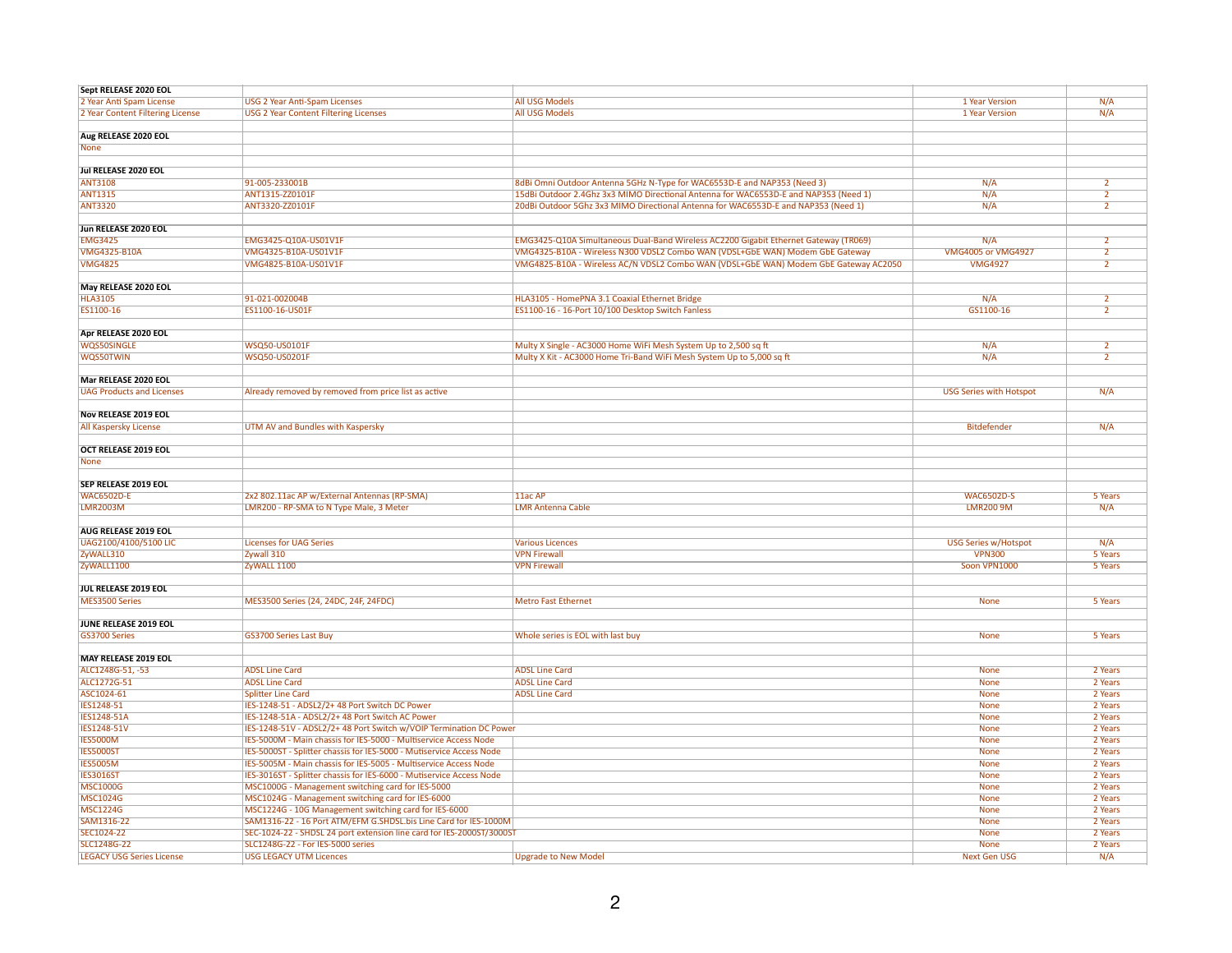| GS2210-24LP                          | GS2210-24LP                                                                                                            | <b>Half Power POE</b>                                                                        | GS2210-24HP              | 5 Years |
|--------------------------------------|------------------------------------------------------------------------------------------------------------------------|----------------------------------------------------------------------------------------------|--------------------------|---------|
|                                      |                                                                                                                        |                                                                                              |                          |         |
| <b>APR RELEASE 2019 EOL</b>          |                                                                                                                        |                                                                                              |                          |         |
| GS1920 Series                        | <b>Version 1 Series</b>                                                                                                | <b>Smart Managed</b>                                                                         | GS1920v2 Series          | 5 Years |
|                                      |                                                                                                                        |                                                                                              |                          |         |
| UAG Series (50/2100/4100)            | <b>UAG Series Models</b>                                                                                               | <b>Business Hotspot Gateway</b>                                                              | USG Series 110 or higher | 5 Years |
| <b>Support and Warranty Licenses</b> | <b>USG Series Support and Warranty Licenses</b>                                                                        | Not needed with Partner Support and Lifetime Warranty                                        | <b>None</b>              | N/A     |
|                                      |                                                                                                                        |                                                                                              |                          |         |
| <b>MAR RELEASE 2019 EOL</b>          |                                                                                                                        |                                                                                              |                          |         |
| AAM1212-51                           | AAM1212-51 ADSL 2/2+ 12 port module                                                                                    | <b>Telco COE</b>                                                                             | <b>None</b>              | 5 Years |
| <b>IES-1000M</b>                     | IES-1000M AC and DC Power Chassis                                                                                      | <b>Telco COE</b>                                                                             | <b>None</b>              | 5 Years |
|                                      |                                                                                                                        |                                                                                              |                          |         |
| FEB RELEASE 2019 EOL                 |                                                                                                                        |                                                                                              |                          |         |
| N/A                                  |                                                                                                                        |                                                                                              |                          |         |
|                                      |                                                                                                                        |                                                                                              |                          |         |
| JAN RELEASE 2019 EOL                 |                                                                                                                        |                                                                                              |                          |         |
|                                      |                                                                                                                        |                                                                                              |                          |         |
| N/A                                  |                                                                                                                        |                                                                                              |                          |         |
|                                      |                                                                                                                        |                                                                                              |                          |         |
| <b>DEC RELEASE 2018 EOL</b>          |                                                                                                                        |                                                                                              |                          |         |
| GS1100-8HP                           | GS1100-8HP                                                                                                             | GS1100-8HP - 8-Port Gigabit 802.3at/802.3af PoE+ (4 Ports PoE, 4 Ports GbE) 75W Power Budget | GS1200-8HP               | 2 years |
|                                      |                                                                                                                        |                                                                                              |                          |         |
|                                      |                                                                                                                        |                                                                                              |                          |         |
| <b>NOV RELEASE 2018 EOL</b>          |                                                                                                                        |                                                                                              |                          |         |
| <b>UAG5100</b>                       | <b>UAG5100 - Hotspot Gateway</b>                                                                                       | <b>Business Hotspot Gateway</b>                                                              | USG110 or higher         | 5 Years |
| ES1100-16                            | ES1100-16 - Fast Ethernet Switch 16 Port                                                                               | <b>Business FE Switch</b>                                                                    | GS1100-16                | 2 Years |
|                                      |                                                                                                                        |                                                                                              |                          |         |
| OCT RELEASE 2018 EOL                 |                                                                                                                        |                                                                                              |                          |         |
|                                      |                                                                                                                        |                                                                                              |                          |         |
| XS3700-24                            | XS3700-24 - 8 Port 1000/10G-BASE-T w/12 Port 10G SFP+ w/4 Port 10G Combo SFP+/RJ45 L2+ Managed Switch (24 Total Ports) |                                                                                              | XS3800 Dec 2018          | 5 Years |
|                                      |                                                                                                                        |                                                                                              |                          |         |
|                                      |                                                                                                                        |                                                                                              |                          |         |
| <b>SEP RELEASE 2018 EOL</b>          |                                                                                                                        |                                                                                              |                          |         |
| N/A                                  |                                                                                                                        |                                                                                              |                          |         |
|                                      |                                                                                                                        |                                                                                              |                          |         |
|                                      |                                                                                                                        |                                                                                              |                          |         |
| AUG RELEASE 2018 EOL                 |                                                                                                                        |                                                                                              |                          |         |
| <b>NWA5123-NI</b>                    | NWA5123 - Single Radio 802.11b/g/n AP                                                                                  | <b>Business Wireless AP 5000 series</b>                                                      | <b>NWA5123-AC</b>        | 5 Years |
| <b>ANT2206</b>                       | ANT2206 - 6dbi Indoor Dual Band directional RP-SMA                                                                     | <b>Business Wireless Antenna</b>                                                             | N/A                      | 2 Years |
|                                      |                                                                                                                        | <b>Consumer Powerline</b>                                                                    |                          | 2 Years |
| PLA5256KIT                           | PLA5256KIT - 1000Mbps Powerline Ethernet Adaptor                                                                       |                                                                                              | <b>PLA5405V2KIT</b>      |         |
| PLA5236KIT                           | PLA5236KIT - 1000Mbps Powerline w/AC900 Wifi                                                                           | <b>Consumer Powerline</b>                                                                    | N/A                      | 2 Years |
| AAM1212-53                           | AAM1212-53 - ADSL 2/2+ ISDN Annex B Module                                                                             | <b>COE/MTU</b>                                                                               | AAM1212-51               | 2 Years |
|                                      |                                                                                                                        |                                                                                              |                          |         |
| JUL RELEASE 2018 EOL                 |                                                                                                                        |                                                                                              |                          |         |
| N/A                                  |                                                                                                                        |                                                                                              |                          |         |
|                                      |                                                                                                                        |                                                                                              |                          |         |
| JUN RELEASE 2018 EOL                 |                                                                                                                        |                                                                                              |                          |         |
| N/A                                  |                                                                                                                        |                                                                                              |                          |         |
|                                      |                                                                                                                        |                                                                                              |                          |         |
| <b>MAY RELEASE 2018 EOL</b>          |                                                                                                                        |                                                                                              |                          |         |
| N/A                                  |                                                                                                                        |                                                                                              |                          |         |
|                                      |                                                                                                                        |                                                                                              |                          |         |
|                                      |                                                                                                                        |                                                                                              |                          |         |
| APR RELEASE 2018 EOL                 |                                                                                                                        |                                                                                              |                          |         |
| <b>NBG6815</b>                       | NBG6815 - AC2200 Simultaneous Dual Band MU-MIMO HD Media Gigabit Router                                                |                                                                                              | No Replacement           | 2 Years |
| <b>WRE6505v2</b>                     | WRE6505v2 - 802.11ac AC750 Compact Wireless Range Extender                                                             |                                                                                              | No Replacement           | 2 Years |
| <b>WRE6606</b>                       | WRE6606 - AC11ac AC1300 Wireless Range Extender                                                                        |                                                                                              | No Replacement           | 2 Years |
| Armor X1                             |                                                                                                                        |                                                                                              |                          |         |
| (WAP6806)                            | Armor X1 - 802.11ac AC2100 Wireless Desktop Range Extender                                                             |                                                                                              | No Replacement           | 2 Years |
|                                      |                                                                                                                        |                                                                                              |                          |         |
| <b>MAR RELEASE 2018 EOL</b>          |                                                                                                                        |                                                                                              |                          |         |
| N/A                                  |                                                                                                                        |                                                                                              |                          |         |
|                                      |                                                                                                                        |                                                                                              |                          |         |
| FEB RELEASE 2018 EOL                 |                                                                                                                        |                                                                                              |                          |         |
| N/A                                  |                                                                                                                        |                                                                                              |                          |         |
|                                      |                                                                                                                        |                                                                                              |                          |         |
|                                      |                                                                                                                        |                                                                                              |                          |         |
| <b>JAN RELEASE 2018 EOL</b>          |                                                                                                                        |                                                                                              |                          |         |
| N/A                                  |                                                                                                                        |                                                                                              |                          |         |
|                                      |                                                                                                                        |                                                                                              |                          |         |
| DEC RELEASE 2017 EOL                 |                                                                                                                        |                                                                                              |                          |         |
| N/A                                  |                                                                                                                        |                                                                                              |                          |         |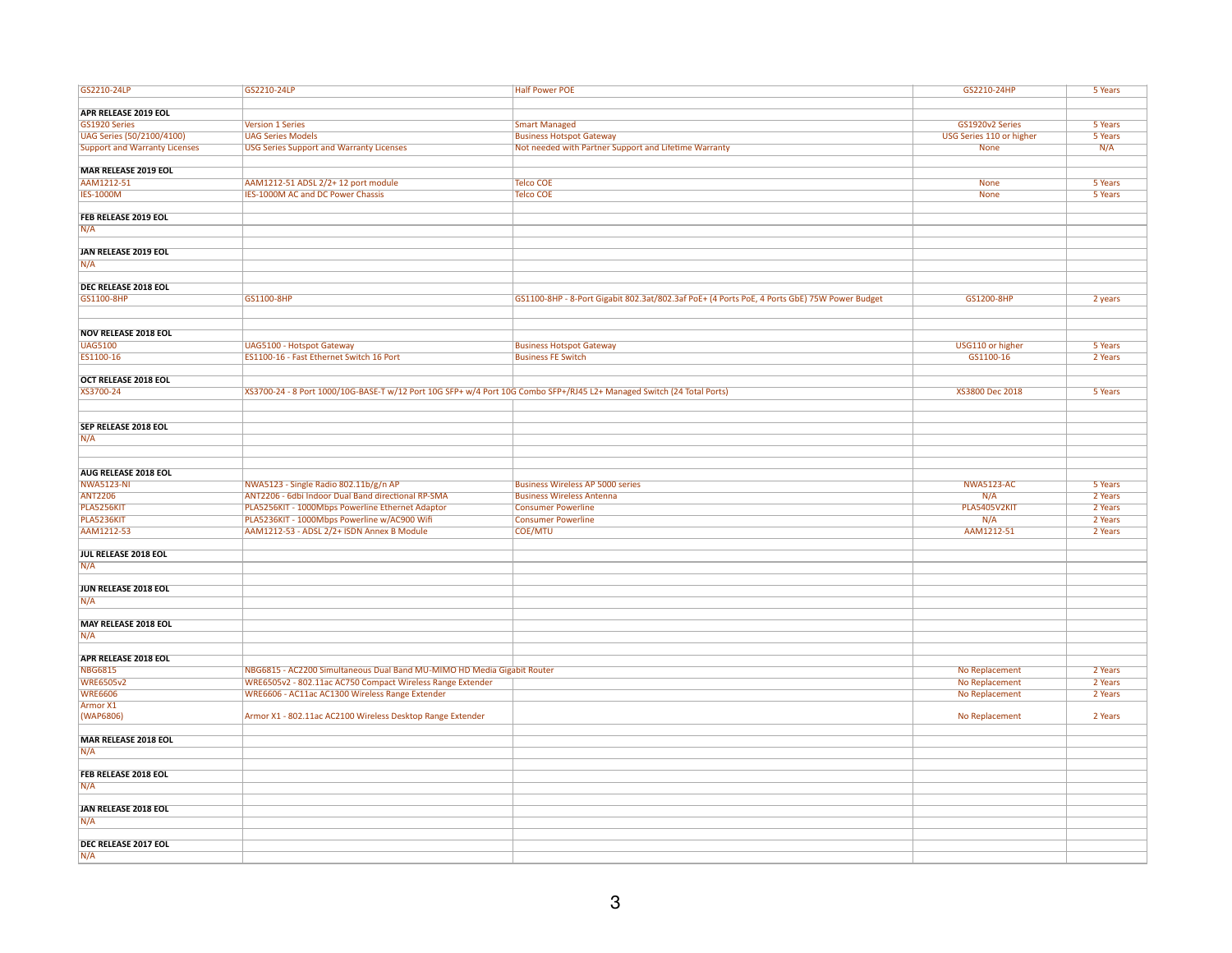| <b>NOV RELEASE 2017 EOL</b>        |                                                                                            |                                                                                       |                           |         |
|------------------------------------|--------------------------------------------------------------------------------------------|---------------------------------------------------------------------------------------|---------------------------|---------|
| <b>ICHM1YUSG110-210</b>            |                                                                                            |                                                                                       | <b>ICHM1YUSG</b>          | N/A     |
|                                    | USG / ZyWALL 110/210 Hotspot Management License 1 Year License   Hotspot License           |                                                                                       |                           |         |
| ICHMPLUSG110-210                   | USG / ZyWALL 110/210 Hotspot Management License One Time Perpe Hotspot License             |                                                                                       | <b>ICHMPLUSG</b>          | N/A     |
| SSLVPNOSX1                         | ZyWALL SSL VPN Client for Mac OS X - Mac OS X Based SSL VPN Client (SSL VPN Client License |                                                                                       | No Replacement            | N/A     |
| <b>SSLVPNOSX5</b>                  | ZyWALL SSL VPN Client for Mac OS X - Mac OS X Based SSL VPN Client (SSL VPN Client License |                                                                                       | No Replacement            | N/A     |
| SSLVPNOSX10                        | ZyWALL SSL VPN Client for Mac OS X - Mac OS X Based SSL VPN Client SSL VPN Client License  |                                                                                       | No Replacement            | N/A     |
|                                    |                                                                                            |                                                                                       |                           |         |
| OCT RELEASE 2017 EOL               |                                                                                            |                                                                                       |                           |         |
| <b>UAG5100</b>                     |                                                                                            |                                                                                       | USG110+Hotspot License    | 5 Years |
|                                    | <b>UAG Hotspot Subscriber Gateway</b>                                                      | <b>UAG Hotspot Gateway</b>                                                            |                           |         |
| ES3500-8PD                         | 8 Port Managed Fast Ethernet Switch w/PD Power                                             | <b>Fast Ethernet Switch</b>                                                           | GS2210-8                  | 5 Years |
| ES3500-24                          | 24 Port Managed Fast Ethernet Switch                                                       | <b>Fast Ethernet Switch</b>                                                           | GS2210-24                 | 5 Years |
|                                    |                                                                                            |                                                                                       |                           |         |
| SEP RELEASE 2017 EOL               |                                                                                            |                                                                                       |                           |         |
| <b>Various Nebula Year Bundles</b> | NAP, NSW and NSG Bundles with 3 or 5 year Licenses                                         | NAP NSW NSG hardware available with 1 year licenses and seperate multi year licenses. |                           |         |
|                                    |                                                                                            |                                                                                       |                           |         |
|                                    |                                                                                            |                                                                                       |                           |         |
|                                    |                                                                                            |                                                                                       |                           |         |
| AUG RELEASE 2017 EOL               |                                                                                            |                                                                                       |                           |         |
| N/A                                |                                                                                            |                                                                                       |                           |         |
|                                    |                                                                                            |                                                                                       |                           |         |
| JUL RELEASE 2017 EOL               |                                                                                            |                                                                                       |                           |         |
| <b>USG100</b>                      | <b>USG100 VPN Firewall</b>                                                                 | <b>USG Legacy Firewall</b>                                                            | USG110 or ZyWALL 110      | 5 Years |
| USG100-PLUS                        |                                                                                            |                                                                                       |                           |         |
|                                    | <b>USG100-PLUS VPN Firewall</b>                                                            | <b>USG Legacy Firewall</b>                                                            | USG110 or ZyWALL 110      | 5 Years |
| ES1100-24                          | <b>Unmanaged 24 Port Switch</b>                                                            | <b>Fast Ethernet Switch</b>                                                           | GS1100-24                 | 2 Years |
| MGS3712                            | Metro Ethernet 12 Port Switch                                                              | <b>Gigabit Metro Switch</b>                                                           | MGS3700-12C               | 2 Years |
| <b>MGS3712F</b>                    | Metro Ethernet 12 Port Fiber Switch                                                        | <b>Gigabit Metro Switch</b>                                                           | MGS3700-12C               | 2 Years |
|                                    |                                                                                            |                                                                                       |                           |         |
| JUN RELEASE 2017 EOL               |                                                                                            |                                                                                       |                           |         |
|                                    |                                                                                            |                                                                                       |                           |         |
| N/A                                |                                                                                            |                                                                                       |                           |         |
|                                    |                                                                                            |                                                                                       |                           |         |
| <b>MAY RELEASE 2017 EOL</b>        |                                                                                            |                                                                                       |                           |         |
| N/A                                |                                                                                            |                                                                                       |                           |         |
|                                    |                                                                                            |                                                                                       |                           |         |
| APR RELEASE 2017 EOL               |                                                                                            |                                                                                       |                           |         |
| N/A                                |                                                                                            |                                                                                       |                           |         |
|                                    |                                                                                            |                                                                                       |                           |         |
|                                    |                                                                                            |                                                                                       |                           |         |
| <b>MAR RELEASE 2017 EOL</b>        |                                                                                            |                                                                                       |                           |         |
| <b>NBG6816</b>                     | AC2350 Simultaneous Dual Band HD Media Gigabit Router                                      | <b>Consumer Router</b>                                                                | <b>Armor Z2 (NBG6817)</b> | 2 Years |
| <b>WRE6505</b>                     | 802.11ac AC750 Wireless Range Extender                                                     | <b>Consumer Wireless Extender</b>                                                     | <b>WRE6505v2</b>          | 2 Years |
| <b>NWA1123-NI</b>                  | High Powered PoE AP 802.11n                                                                | <b>Business Wireless AP</b>                                                           | <b>NWA1123-AC</b>         | 2 Years |
| <b>NWA3160N</b>                    | Single Radio 11n Business AP                                                               | <b>Business Wireless AP</b>                                                           | <b>NWA5121-NI</b>         | 2 Years |
| <b>NWA3560N</b>                    | Dual Radio 11n Business AP                                                                 | <b>Business Wireless AP</b>                                                           | <b>NWA5123-AC</b>         | 2 Years |
| <b>NWA5123-NI</b>                  | Dual Radio 11n Business AP                                                                 | <b>Business Wireless AP</b>                                                           | <b>NWA5123-AC</b>         | 2 Years |
|                                    |                                                                                            |                                                                                       |                           |         |
| <b>NWA3550N</b>                    | Dual Radio 11n Outdoor Business AP                                                         | <b>Business Wireless AP</b>                                                           | <b>WAC6550D-E</b>         | 2 Years |
| <b>EXT114</b>                      | 14dbi Panel Outdoor Antenna 2.4Ghz                                                         | <b>Wireless Antenna</b>                                                               | <b>EXT109</b>             | 2 Years |
|                                    |                                                                                            |                                                                                       |                           |         |
| FEB RELEASE 2017 EOL               |                                                                                            |                                                                                       |                           |         |
| <b>XGS4528F</b>                    | XGS4528F L3 Fiber Switch                                                                   | L3 Fiber Combo Switch                                                                 | XGS4600-32F               | 5 Years |
| <b>XGS4528F-DC</b>                 | XGS4528F L3 Fiber Switch DC Power                                                          | L3 Fiber Combo Switch                                                                 | XGS4600-32F-DC            | 5 Years |
|                                    |                                                                                            |                                                                                       |                           |         |
|                                    |                                                                                            |                                                                                       |                           |         |
| <b>JAN RELEASE 2017 EOL</b>        |                                                                                            |                                                                                       |                           |         |
| USG20W                             | <b>USG20W Wireless VPN Firewall</b>                                                        | <b>USG Legacy Firewall</b>                                                            | USG20W-VPN                | 5 Years |
| <b>USG20</b>                       | <b>USG20 VPN Firewall</b>                                                                  | <b>USG Legacy Firewall</b>                                                            | USG20-VPN                 | 5 Years |
| USG50/USG50TS                      | <b>USG50 VPN Firewall</b>                                                                  | <b>USG Legacy Firewall</b>                                                            | USG40-NB or USG60-NB      | 5 Years |
|                                    |                                                                                            |                                                                                       |                           |         |
| DEC RELEASE 2016 EOL               |                                                                                            |                                                                                       |                           |         |
|                                    | <b>MWR Portable Travel Router</b>                                                          |                                                                                       | N/A                       | 2 Years |
| <b>MWR102</b>                      |                                                                                            | <b>Consumer Portable Router</b>                                                       |                           |         |
| <b>WAP3205v2</b>                   | Wireless 11n AP                                                                            | <b>Consumer Wireless 11n AP</b>                                                       | <b>WAP3205v3</b>          | 2 Years |
|                                    |                                                                                            |                                                                                       |                           |         |
| OCT RELEASE 2016 EOL               |                                                                                            |                                                                                       |                           |         |
| <b>P661HNU-F1</b>                  | Prestige 661HNU-F1 - 11n WiFi ADSL2+ 4-port Security Gateway                               |                                                                                       | N/A                       | 2 Years |
| P663HN-51                          | Prestige 663HN-51 - ADSL2+ Bonded 802.11n Gateway                                          |                                                                                       | N/A                       | 2 Years |
| P870H-51V2                         | Prestige 870H-51Av2 - VDSL2 45/100 Modem w/4 Port Ethernet Switch                          |                                                                                       | N/A                       | 2 Years |
|                                    |                                                                                            |                                                                                       |                           |         |
| <b>P870HN-51B</b>                  | Prestige 870HN-51B - VDSL2/ADSL2+ Gateway w/802.1n Wireless (Chan 1-11)                    |                                                                                       | N/A                       | 2 Years |
| <b>P873HNU</b>                     | Prestige 873HNU - ADSL2+/VDSL2 Bonding 802.11n Gateway TR-079                              |                                                                                       | N/A                       | 2 Years |
| P873HNUP                           | Prestige 873HNUP - ADSL2+/VDSL2 Bonding 802.11n Gateway w/HPNA 3.1 over Coax TR-079        |                                                                                       | N/A                       | 2 Years |
| BRACKET841                         | P841-25 Bracket for P841-25                                                                |                                                                                       | N/A                       | 2 Years |
|                                    |                                                                                            |                                                                                       |                           |         |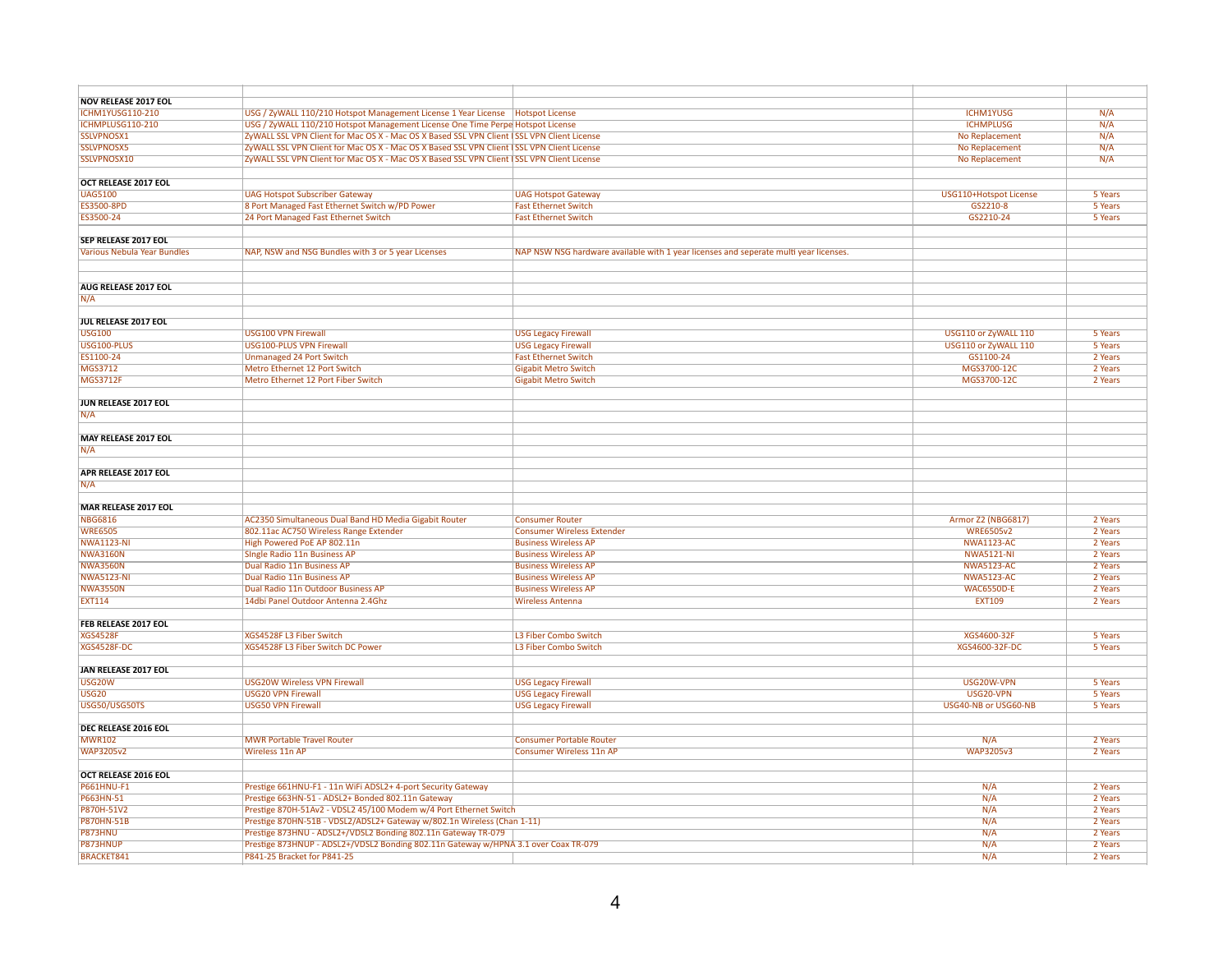| <b>SBG3300-N</b>             | SBG3300-N - Wireless N VDSL2 Combo WAN Small Business Security Gateway                                                    |                                                                                                                                                                      | N/A                | 2 Years |
|------------------------------|---------------------------------------------------------------------------------------------------------------------------|----------------------------------------------------------------------------------------------------------------------------------------------------------------------|--------------------|---------|
| <b>VMG4380-B10A</b>          | VMG4380-B10A - Wireless N VDSL2 Combo WAN (VDSL+GbE WAN) Modem GbE Gateway w/HPNA                                         |                                                                                                                                                                      | N/A                | 2 Years |
| <b>VSG1435</b>               | VSG1435 - VDSL2 Combo WAN (VDSL+GbE WAN) Modem w/HPNA w/4 Port Ethernet 802.11n IPv6 ADSL2+ Fallback                      |                                                                                                                                                                      | N/A                | 2 Years |
| OLT1308S-22                  |                                                                                                                           | OLT1308S-22 - Modular GEPON Optical Line Terminal with 4-Port GbE Switch (2 Combo+2 SFP). Up to 8 GEPON ports (2 fixed PON + 3 Slot PON Modules w/2 PON ports per mo | N/A                | 2 Years |
| ONU2024-21                   | ONU2024-21 - 24-Port 10/100 L2 Access Switch w/GEPON uplink and 1 Dual Personality GbE Port                               |                                                                                                                                                                      | N/A                | 2 Years |
| <b>ONU5100-B22</b>           | ONU5100-B22 - GEPON Optical Network Unit SFP used with Gigabit SFP Switch or IP DSLAM                                     |                                                                                                                                                                      | N/A                | 2 Years |
|                              |                                                                                                                           |                                                                                                                                                                      |                    |         |
| ONU6040B-21                  | ONU6040B-21 - GEPON Optical Network Unit w/1 GEPON interface SC and 4-port 10/100 (1310nm Up/1490nm Down) 10km PX-20      |                                                                                                                                                                      | N/A                | 2 Years |
| <b>ONU6040B-22</b>           | ONU6040B-22 - GEPON Optical Network Unit w/1 GEPON interface SC and 4-port 10/100 (1310nm Up/1490nm Down) 20km PX-20      |                                                                                                                                                                      | N/A                | 2 Years |
| <b>ONU6040BF-22</b>          |                                                                                                                           | ONU6040BF-22 - GEPON Optical Network Unit w/1 GEPON interface SC and 4-port 10/100 (1310nm Up/1490nm Down, 1550nm for RF overlay) 20km PX-20 with Fiber tray         | N/A                | 2 Years |
| ONU6100B-21                  | ONU6100B-21 - GEPON Optical Network Unit w/1 GEPON interface SC and 4-port 10/100/1000 (1310nm Up/1490nm Down) 10km PX-20 |                                                                                                                                                                      | N/A                | 2 Years |
| ONU6100B-22                  | ONU6100B-22 - GEPON Optical Network Unit w/1 GEPON interface SC and 4-port 10/100/1000 (1310nm Up/1490nm Down) 20km PX-20 |                                                                                                                                                                      | N/A                | 2 Years |
| <b>FSG1100HN</b>             | FSG1100HN - 150Mbps Wireless N 4-Port 10/100 Switch and 100Base Fiber 1310/1550nm SC Simplex, 20km support w/TR-069       |                                                                                                                                                                      | N/A                | 2 Years |
| <b>FSG2200HNU</b>            | FSG2200HNU - 300Mbps Wireless N 4-Port GbE Switch and GbE Fiber VoIP IAD w/TR-069/TR-104 (1310nm TX/1490nm RX) 10km       |                                                                                                                                                                      | N/A                | 2 Years |
|                              |                                                                                                                           |                                                                                                                                                                      |                    |         |
|                              |                                                                                                                           |                                                                                                                                                                      |                    |         |
| SEP RELEASE 2016 EOL         |                                                                                                                           |                                                                                                                                                                      |                    |         |
|                              |                                                                                                                           |                                                                                                                                                                      |                    |         |
| <b>EXT118</b>                | 18dBi Panel Outdoor Antenna                                                                                               | <b>Outdoor Antenna</b>                                                                                                                                               | N/A                | 2 Years |
| <b>XGS4526</b>               | 24 Port 10Gb Switch w/10G Fiber Option                                                                                    | <b>Managed 10G Uplink Switch</b>                                                                                                                                     | XGS4600-28         | 5 Years |
| <b>NWA3100 Ceiling Mount</b> | Ceiling mount for NWA3000 Series                                                                                          | <b>Ceiling Mount</b>                                                                                                                                                 | N/A                | 2 Years |
| PLA5206KIT                   | <b>Powerline Kit</b>                                                                                                      | Powerline                                                                                                                                                            | <b>PLA5256KIT</b>  | 2 Years |
|                              |                                                                                                                           |                                                                                                                                                                      |                    |         |
| AUG RELEASE 2016 EOL         |                                                                                                                           |                                                                                                                                                                      |                    |         |
| <b>MC1000-SFP-FP</b>         | Gigabit Media Converter                                                                                                   | <b>Media Converter</b>                                                                                                                                               | N/A                | 2 Years |
| <b>WAP3205v2</b>             | <b>Wireless AP v2</b>                                                                                                     | <b>Wireless AP</b>                                                                                                                                                   | <b>WAP3205v3</b>   | 2 Years |
|                              |                                                                                                                           |                                                                                                                                                                      |                    |         |
| JUL RELEASE 2016 EOL         |                                                                                                                           |                                                                                                                                                                      |                    |         |
|                              |                                                                                                                           |                                                                                                                                                                      |                    |         |
| <b>NBG6515</b>               | <b>AC750 Gigabit Router</b>                                                                                               | <b>Consumer 11ac Router</b>                                                                                                                                          | N/A                | 2 Years |
| <b>WRE2206</b>               | 802.11n Wireless Range Extender                                                                                           | Consumer 11n Range Extender                                                                                                                                          | N/A                | 2 Years |
|                              |                                                                                                                           |                                                                                                                                                                      |                    |         |
| JUN RELEASE 2016 EOL         |                                                                                                                           |                                                                                                                                                                      |                    |         |
| <b>NBG6616</b>               | NBG6616 AC1200 Router                                                                                                     | <b>Consumer 11ac Router</b>                                                                                                                                          | <b>NBG6816</b>     | 2 Years |
| <b>NWA3550N</b>              | <b>NWA3550N Outdoor AP</b>                                                                                                | <b>Outdoor Wireless AP</b>                                                                                                                                           | <b>WAC6553D-E</b>  | 2 Years |
| <b>PLA5456</b>               | <b>PLA5456 Powerline Adapter</b>                                                                                          | <b>Powerline Adapter</b>                                                                                                                                             | <b>PLA5456 Kit</b> | 2 Years |
| <b>WRE2205</b>               | <b>WRE2205v2 Wireless Extender</b>                                                                                        | <b>Consumer Wireless Extender</b>                                                                                                                                    | <b>WRE2206</b>     | 2 Years |
|                              |                                                                                                                           |                                                                                                                                                                      |                    |         |
| <b>NBG6716</b>               | NBG6716 AC1750 Router                                                                                                     | <b>Consumer 11ac Router</b>                                                                                                                                          | <b>NBG6816</b>     | 2 Years |
| <b>NWA1121-NI</b>            | NWA1121 2.4Ghz N AP                                                                                                       | <b>Indoor Wireless AP</b>                                                                                                                                            | <b>NWA1123-AC</b>  | 2 Years |
| <b>NWA1123-NI</b>            | NWA1123 2.4Ghz N AP                                                                                                       | <b>Indoor Wireless AP</b>                                                                                                                                            | <b>NWA1123-AC</b>  | 2 Years |
|                              |                                                                                                                           |                                                                                                                                                                      |                    |         |
| MAY RELEASE 2016 EOL         |                                                                                                                           |                                                                                                                                                                      |                    |         |
| <b>ANT3316</b>               | ANT3316 16 dBi Outdoor 5Ghz                                                                                               | <b>Outdoor Wireless Antenna</b>                                                                                                                                      |                    | 2 Years |
| <b>ANT1314</b>               | ANT1314 14 dBi Outdoor 2.4Ghz                                                                                             | <b>Outdoor Wireless Antenna</b>                                                                                                                                      |                    | 2 Years |
| ICAP8UAG2100                 | UAG2100 iCard 8 AP License Upgrade                                                                                        | <b>License for UAG</b>                                                                                                                                               | <b>ICAP8USGZW</b>  | N/A     |
| ICAP8UAG4100                 | UAG4100 iCard 8 AP License Upgrade                                                                                        | <b>License for UAG</b>                                                                                                                                               | <b>ICAP8USGZW</b>  | N/A     |
| <b>ICAP16UAG5100</b>         |                                                                                                                           | <b>License for UAG</b>                                                                                                                                               |                    | N/A     |
|                              | <b>UAG5100 iCard 16 AP License Upgrade</b>                                                                                |                                                                                                                                                                      | <b>ICAP8USGZW</b>  |         |
| ICSSL5USG40                  | USG40 iCard SSL Upgrade Add 5 Users for USG40 / USG40-NB / USG40 License for USG                                          |                                                                                                                                                                      | <b>ICSSL5USGZW</b> | N/A     |
| ICSSL5USG40W                 | USG40W iCard SSL Upgrade Add 5 Users for USG40W / USG40W-NB                                                               | <b>License for USG</b>                                                                                                                                               | <b>ICSSL5USGZW</b> | N/A     |
| ICSSL5USG60                  | USG60 iCard SSL Upgrade Add 5 Users for USG60 / USG60-NB                                                                  | <b>License for USG</b>                                                                                                                                               | <b>ICSSL5USGZW</b> | N/A     |
| ICSSL5USG60W                 | USG60W iCard SSL Upgrade Add 5 Users for USG60W / USG60W-NB                                                               | <b>License for USG</b>                                                                                                                                               | ICSSL5USGZW        | N/A     |
| ICSSL10USG110                | USG110 iCard SSL Upgrade Add 10 Users for USG110                                                                          | <b>License for USG</b>                                                                                                                                               | ICSSL10USGZW       | N/A     |
| ICSSL10USG210                | USG210 iCard SSL Upgrade Add 10 Users for USG210                                                                          | <b>License for USG</b>                                                                                                                                               | ICSSL10USGZW       | N/A     |
| ICSSL10USG310                | USG310 iCard SSL Upgrade Add 10 Users for USG310                                                                          | <b>License for USG</b>                                                                                                                                               | ICSSL10USGZW       | N/A     |
| <b>ICSSL50USG1100</b>        | USG1100 iCard SSL Upgrade Add 50 Users for USG1100                                                                        | <b>License for USG</b>                                                                                                                                               | ICSSL50USGZW       | N/A     |
| ICSSL50USG1900               | USG1900 iCard SSL Upgrade Add 50 Users for USG1900                                                                        | <b>License for USG</b>                                                                                                                                               | ICSSL50USGZW       | N/A     |
|                              |                                                                                                                           |                                                                                                                                                                      |                    |         |
| <b>GS108B</b>                | GS108Bv2                                                                                                                  | 8 Port Gigabit Desktop Switch                                                                                                                                        | GS108Bv3           | 2 Years |
|                              |                                                                                                                           |                                                                                                                                                                      |                    |         |
| APR RELEASE 2016 EOL         |                                                                                                                           |                                                                                                                                                                      |                    |         |
| ES1100-24E                   | ES1100-24E 24 Port 10/100 Fanless Desktop Switch                                                                          | <b>Fast Ethernet Switch Desktop</b>                                                                                                                                  | GS1100-24E         | 2 Years |
|                              |                                                                                                                           |                                                                                                                                                                      |                    |         |
| MAR RELEASE 2016 EOL         |                                                                                                                           |                                                                                                                                                                      |                    |         |
|                              |                                                                                                                           |                                                                                                                                                                      |                    |         |
| FEB RELEASE 2016 EOL         |                                                                                                                           |                                                                                                                                                                      |                    |         |
| ES1100-24E-US01F             | ES1100-24E                                                                                                                | ZyXEL ES1100 24 port 10/100 Unmanaged Desktop Switch                                                                                                                 | GS1100-24          | 2 Years |
|                              |                                                                                                                           |                                                                                                                                                                      |                    |         |
|                              |                                                                                                                           |                                                                                                                                                                      |                    |         |
| JAN RELEASE 2016 EOL         |                                                                                                                           |                                                                                                                                                                      |                    |         |
| MC100FXSC30                  | MC100FX-SC30-A                                                                                                            | <b>Media Converter</b>                                                                                                                                               |                    | 2 Years |
| MC100FXSC2                   | MC100FX-SC2-A                                                                                                             | <b>Media Converter</b>                                                                                                                                               |                    | 2 Years |
| XFP10GER                     | <b>XFP10GER</b>                                                                                                           | <b>Transciever</b>                                                                                                                                                   |                    | 2 Years |
|                              |                                                                                                                           |                                                                                                                                                                      |                    |         |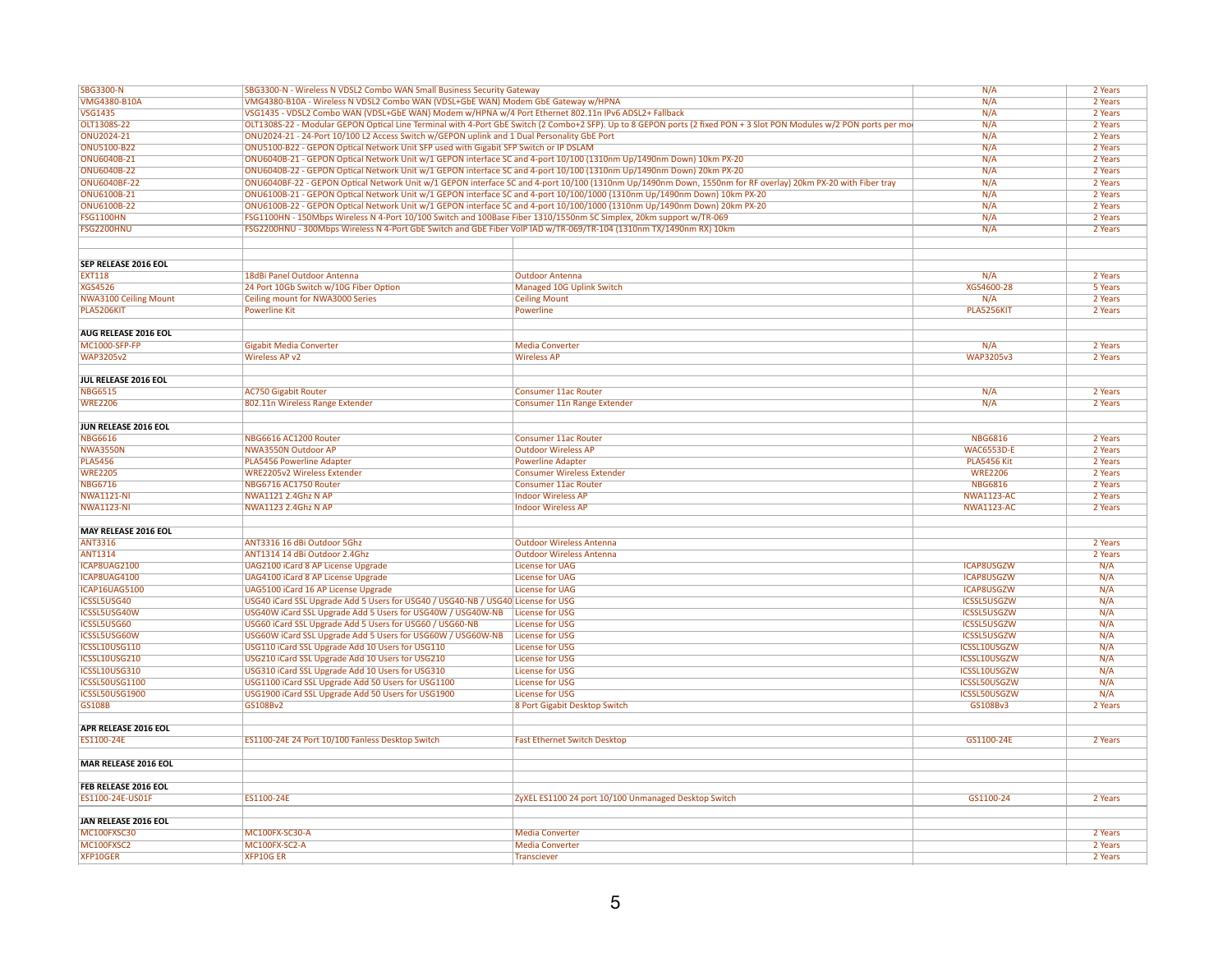| SFP100BX1310D               | SFP-100BX1310-20-D                                           | <b>Transciever</b>                                                                                                                        |                   | 2 Years                 |
|-----------------------------|--------------------------------------------------------------|-------------------------------------------------------------------------------------------------------------------------------------------|-------------------|-------------------------|
| SFP100BX1550D               | SFP-100BX1550-20-D                                           | <b>Transciever</b>                                                                                                                        |                   | 2 Years                 |
| SFPZX80D                    | SFP-ZX-80-D                                                  | Transciever                                                                                                                               |                   | 2 Years                 |
| SFPLHX1310D                 | SFP-LHX1310-40-D                                             | <b>Transciever</b>                                                                                                                        |                   | 2 Years                 |
| <b>ZWUSG200</b>             | <b>USG200</b>                                                | <b>USG Security Appliance</b>                                                                                                             | <b>USG210</b>     | 2 Years                 |
| ZWUSG200TS                  | <b>USG200 Total Security</b>                                 | <b>USG Security Appliance</b>                                                                                                             | <b>USG210</b>     | 2 Years                 |
| NWA3550N-US0101F            | <b>NWA3550N Outdoor Wireless AP</b>                          | <b>Outdoor Wireless AP</b>                                                                                                                | <b>WAC6553D-S</b> | 2 years                 |
| 91-010-175025B              | MES3728 24 Port Layer 2 Temp Hardened Switch                 | <b>Metro Switch</b>                                                                                                                       | MES3500-24        | <b>Limited Lifetime</b> |
| 91-009-057002B              | ZyWALL USG200                                                | <b>Unified Security Gateway</b>                                                                                                           | <b>USG210</b>     | 2 Years                 |
| ES-105AV2-US0101F           | ES-105A v2 5-Port Desktop Fast Ethernet Switch               | 5-Port Desktop Fast Ethernet Switch - metal housing                                                                                       |                   | 2 Years                 |
| ES-108AV2-US0101F           |                                                              |                                                                                                                                           |                   | 2 Years                 |
|                             | ES-108A v2 8-Port Desktop Fast Ethernet Switch               | 8-Port Desktop Fast Ethernet Switch - metal housing                                                                                       |                   |                         |
| GS-105BV2-US0101F           | GS-105B v2 5-Port Desktop Gigabit Ethernet Switch            | 5-Port Desktop Gigabit Ethernet Switch - metal housing                                                                                    |                   | 2 Years                 |
| NSA325V2-US0101F            | <b>NSA325V2</b>                                              | 2-Bay Power Plus Media Server                                                                                                             |                   | 2 Years                 |
| 91-995-044001B              | E-iCard, 1 year Bluecoat Content Filter for 1050             | Licence for Firewall Appliance                                                                                                            |                   | N/A                     |
| 91-995-051001B              | E-iCard, 1 year IDP for ZyWALL 1050                          | Licence for ZyWALL Firewall Appliance                                                                                                     |                   | N/A                     |
| 91-995-068001B              | E- iCard, 2 years IDP for ZyWALL 1050                        | Licence for ZyWALL Firewall Appliance                                                                                                     |                   | N/A                     |
| 91-995-089001B              | E- iCard, 1 year AV for ZyWALL 1050                          | Licence for ZyWALL Firewall Appliance                                                                                                     |                   | N/A                     |
| 91-995-090001B              | E- iCard, 2 years AV for ZyWALL 1050                         | Licence for ZyWALL Firewall Appliance                                                                                                     |                   | N/A                     |
| 91-995-198001B              | E-iCard, 1 year ZyXEL AV for ZyWALL 1050                     | Licence for ZyWALL Firewall Appliance                                                                                                     |                   | N/A                     |
| 91-995-199001B              | E- iCard, 2 years ZyXEL AV for ZyWALL 1050                   | Licence for ZyWALL Firewall Appliance                                                                                                     |                   | N/A                     |
| 91-995-087001B              | E- iCard, SSL VPN 5 TO 25 TUNNELS ZyWALL 1050                | Licence for ZyWALL Firewall Appliance                                                                                                     |                   | N/A                     |
| 91-995-086001B              | E- iCard, SSL VPN 25 TO 50 TUNNELS ZyWALL 1050               | Licence for ZyWALL Firewall Appliance                                                                                                     |                   | N/A                     |
| 91-995-088001B              | E- iCard, SSL VPN 5 TO 50 TUNNELS ZyWALL 1050                | Licence for ZyWALL Firewall Appliance                                                                                                     |                   | N/A                     |
| 91-995-195001B              | E- iCard, SSL VPN 5 TO 125 TUNNELS ZyWALL 1050               | Licence for ZyWALL Firewall Appliance                                                                                                     |                   | N/A                     |
| 91-995-196001B              | E- iCard, SSL VPN 25 TO 125 TUNNELS ZyWALL 1050              | Licence for ZyWALL Firewall Appliance                                                                                                     |                   | N/A                     |
| 91-995-197001B              | E- iCard, SSL VPN 50 TO 125 TUNNELS ZyWALL 1050              | Licence for ZyWALL Firewall Appliance                                                                                                     |                   | N/A                     |
|                             |                                                              |                                                                                                                                           |                   |                         |
| DEC RELEASE 2015 EOL        |                                                              |                                                                                                                                           |                   |                         |
| 91-010-175024B              | MES-3728 Switch                                              | ZyXEL MES-3728 24 port 10/100 L2 Metro Switch                                                                                             | MES3500-24        | <b>Limited Lifetime</b> |
| PLA4201-US0201F             | PLA4201 500Mbps Mini Powerline Ethernet Adaptor Twin Pack    | 500Mbps Mini Powerline Ethernet Adapter Twin Pack - Wallmount                                                                             | PLA5206-US0201F   | 2 Years                 |
| PLA4211-US0101F             | PLA4211 500Mbps Mini Powerline Pass-Thru Ethernet Adaptor    | 500Mbps Mini Powerline Pass-Thru Ethernet Adapter - Wallmount                                                                             | PLA5256-US0101F   | 2 Years                 |
| PLA4211-US0201F             |                                                              | PLA4211 500Mbps Mini Powerline Pass-Thru Ethernet Adaptor Twin P& 500Mbps Mini Powerline Pass-Thru Ethernet Adapter Twin Pack - Wallmount | PLA5256-US0201F   | 2 Years                 |
|                             |                                                              |                                                                                                                                           |                   |                         |
| PLA4231-US0101F             | PLA4231 500 Mbps Mini Powerline Wireless N300 Extender       | 500Mbps Mini Powerline Wireless N300 Extender                                                                                             | N/A               | 2 Years                 |
| PLA4231-US0201F             | PLA4231 500 Mbps Mini Powerline Wireless N300 Extender Kit   | 500Mbps Mini Powerline Wireless N300 Extender Kit - Includes PLA4231+PLA4201                                                              | N/A               | 2 Years                 |
| GS-108BV2-US0101F           | GS-108B v2 8-Port Desktop Gigabit Ethernet Switch            | 8-Port Desktop Gigabit Ethernet Switch - metal housing                                                                                    | GS-108BV3-US0101F | 2 Years                 |
| NAS540-US0101F              | <b>NAS540</b>                                                | 4-Bay Media Server                                                                                                                        | N/A               | 2 Years                 |
|                             |                                                              |                                                                                                                                           |                   |                         |
| <b>NOV RELEASE 2015 EOL</b> |                                                              |                                                                                                                                           |                   |                         |
| LIC-KAV-ZZ0009F             | LIC-KAV, E-iCard 1 YR Kaspersky Anti-Virus License for USG40 | Licence for ZyWALL Firewall Appliance                                                                                                     | LIC-KAV-ZZ0033F   | N/A                     |
| LIC-KAV-ZZ0010F             | LIC-KAV, E-iCard 2 YR Kaspersky Anti-Virus License for USG40 | Licence for ZyWALL Firewall Appliance                                                                                                     | LIC-KAV-ZZ0034F   | N/A                     |
|                             |                                                              |                                                                                                                                           |                   |                         |
| OCT RELEASE 2015 EOL        |                                                              |                                                                                                                                           |                   |                         |
| NBG6503-US0101F             | NBG6503 Simultaneous Dual-band Wireless AC750 Home Router    | Simultaneous Dual-band Wireless AC750 Home Router                                                                                         | <b>NBG6515</b>    | 2 Years                 |
| SP300E-US0101F              | <b>SP-300E Business WLAN</b>                                 | ZyXEL SP300E Printer for G-4100 v2 / VSG-1200 V2/N4100                                                                                    | N/A               | 2 Years                 |
| GS2200-8-US0101F            | GS2200-8                                                     | ZyXEL GS2200-8 8 port Gigabit L2 Managed Switch, fanless                                                                                  | GS2210-8          | <b>Limited Lifetime</b> |
| NWA1123-NI-US0102F          | NWA1123-NI Smoke Detector Dual Radio AP Business WLAN        | ZyXEL NWA1123-NI 802.11abgn Dual Radio Wireless Access Point                                                                              | N/A               | 2 Years                 |
| ES1100-8HP-240W             | ES1100-8HP-240W PoE+ Full Powered Switch                     | 8 Port PoE+ Full Powered Switch 240W                                                                                                      | <b>ES1100-8P</b>  | 2 Years                 |
|                             |                                                              |                                                                                                                                           |                   |                         |
| SEP RELEASE 2015 EOL        |                                                              |                                                                                                                                           |                   |                         |
| NWD2705-US0101F             | NWD2705 Dual-Band Wireless N900 USB Adapter                  | Dual-Band Wireless N450 USB Adapter                                                                                                       | <b>NWD6605</b>    | 2 Years                 |
| WRE2205V2-US0101F           | WRE2205v2 Wireless N300 Range Extender                       | Wireless N300 Range Extender / Repeater - Wallmount                                                                                       | <b>WRE2206</b>    | 2 Years                 |
| 91-995-255001B              | E-ICARD 12 AP NXC5200                                        | E-ICARD 12 AP NXC5200                                                                                                                     | N/A               | N/A                     |
| 91-995-213001B              | E-ICARD 48 AP NXC5200                                        | E-ICARD 48 AP NXC5200                                                                                                                     | N/A               | N/A                     |
| LIC-AP-ZZ0001F              | E-ICARD 12 AP NWA3000-N License for NXC5200                  | E-ICARD 12 AP NWA3000-N Unified Pro AP License for NXC5200                                                                                | N/A               | N/A                     |
| LIC-AP-ZZ0002F              | E-ICARD 48 AP NWA3000-N License for NXC5200                  | E-ICARD 48 AP NWA3000-N Unified Pro AP License for NXC5200                                                                                | N/A               | N/A                     |
|                             |                                                              |                                                                                                                                           |                   |                         |
|                             |                                                              |                                                                                                                                           |                   |                         |
| AUG RELEASE 2015 EOL        |                                                              |                                                                                                                                           |                   |                         |
| NSA310S-US0101F             | <b>NSA310S</b>                                               | 1-Bay Media Server                                                                                                                        | N/A               | 2 Years                 |
| NSA320S-US0101F             | <b>NSA320S</b>                                               | 2-Bay Digital Media Server                                                                                                                | <b>NSA325v2</b>   | 2 Years                 |
| 91-009-034001B              | USG 300 Firewall                                             | Firewall Appliance 7 Gigabit user-definable ports, 2* USB, UTM                                                                            | <b>USG310</b>     | 2 Years                 |
| 91-009-034011B              | USG 300 Firewall Comprehensive License Bundle                | USG-300 with 1-YR license bundle IDP, Kaspersky AV, Cyren Anti-Spam and Cyren ContentFilter                                               | USG310 UTM BDL    | 2 Years                 |
| 91-010-195001B              | EM-412 Module                                                | ZyXEL EM-412 10G Module for CX4 Connection                                                                                                | 91-010-195002B    | 2 Years                 |
|                             |                                                              |                                                                                                                                           |                   |                         |
| JULY RELEASE 2015 EOL       |                                                              |                                                                                                                                           |                   |                         |
|                             |                                                              |                                                                                                                                           |                   |                         |
| JUNE RELEASE 2015 EOL       |                                                              |                                                                                                                                           |                   |                         |
|                             |                                                              |                                                                                                                                           |                   |                         |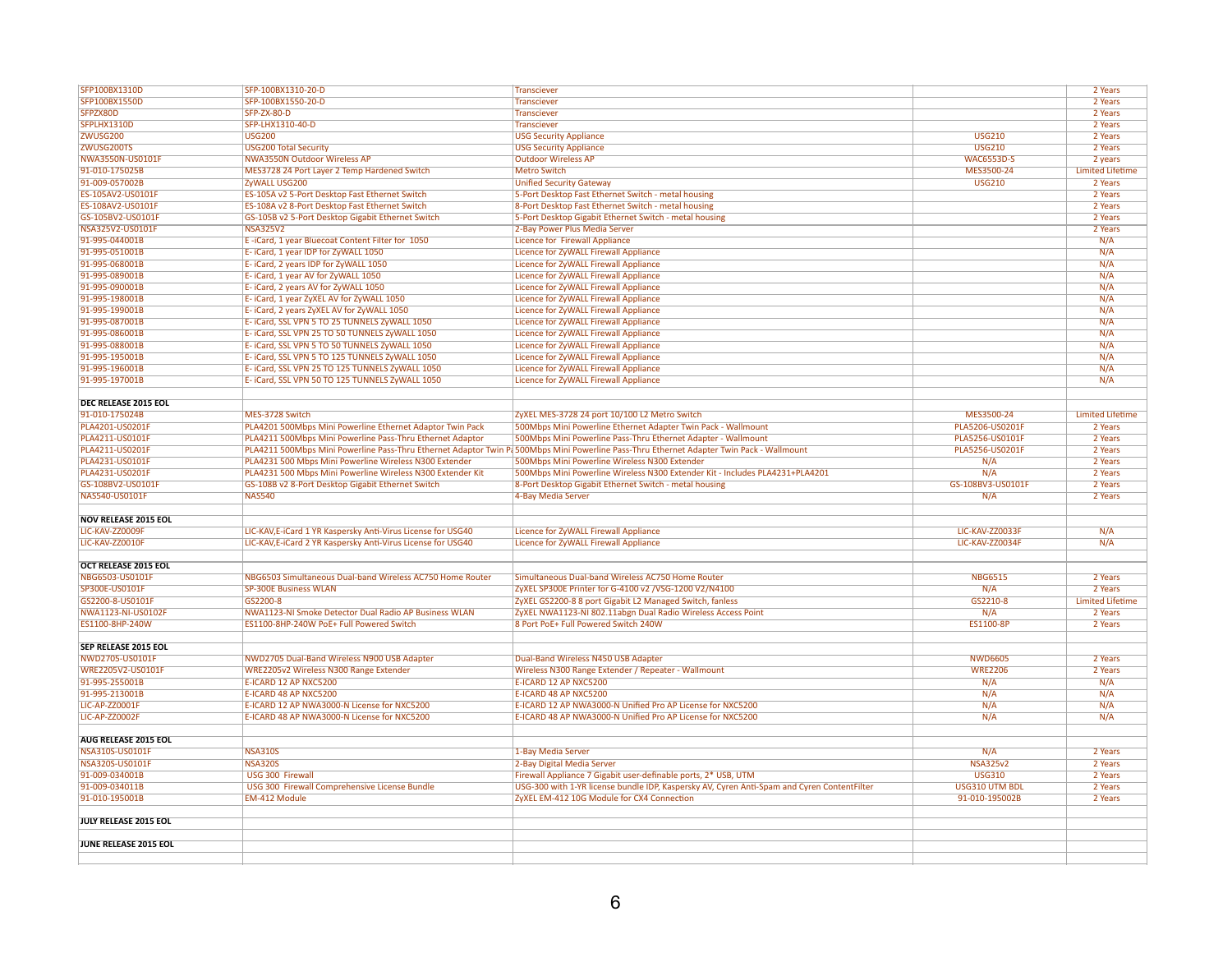| <b>MAY RELEASE 2015 EOL</b>                    |                                                           |                                                                                                      |                      |         |
|------------------------------------------------|-----------------------------------------------------------|------------------------------------------------------------------------------------------------------|----------------------|---------|
| 91-005-300001B                                 | <b>NXC5200</b>                                            | <b>NXC5200</b>                                                                                       | <b>NXC5500</b>       | 2 Years |
| 91-005-300003B                                 | NXC5200 Rack Mount kit                                    | <b>NXC5200 Rack Mount kit</b>                                                                        | N/A                  | 2 Years |
| 91-005-343001B                                 | NXC5200 WEM104 4 port Gigabit Module                      | NXC5200 WEM104 4 port Gigabit Module                                                                 | N/A                  | 2 Years |
| 91-005-344001B                                 | NXC5200 WEM104F 4 port Gigabit SFP Module                 | NXC5200 WEM104F 4 port Gigabit SFP Module                                                            | N/A                  | 2 Years |
|                                                |                                                           |                                                                                                      |                      |         |
| APR RELEASE 2015 EOL                           |                                                           |                                                                                                      |                      |         |
| 91-005-353001B                                 | NWD2105 Wireless N-Lite USB Adapter                       | Ultra Compact Wireless N-Lite USB Adapter                                                            | <b>NWD2205</b>       | 2 Years |
| 91-010-089001B                                 | <b>FN312</b>                                              | <b>Ethernet PCI Adapter</b>                                                                          | N/A                  | 2 Years |
| GS2200-8HP-US0101F                             | GS2200-8HP                                                | ZyXEL GS2200-8HP 8 port Gigabit L2 Managed PoE Switch, 802.3at                                       | GS2210-8HP           | 2 Years |
| 91-010-191001B                                 | XFP-ER 10G XFP                                            | ZyXEL XFP-ER 10G 40Km MultiMode long Range Fibre Transceiver                                         | N/A                  | 2 Years |
|                                                |                                                           |                                                                                                      |                      |         |
| MAR RELEASE 2015 EOL                           |                                                           |                                                                                                      |                      |         |
| GS-105S-US0101F                                | GS-105S 5-Port Desktop Gigabit Ethernet Media Switch      | 5-Port Desktop Gigabit Ethernet Media Switch                                                         | GS-105SV2-US0101F    | 2 Years |
| GS-108S-US0101F                                | GS-108S 8-Port Desktop Gigabit Ethernet Media Switch      | 8-Port Desktop Gigabit Ethernet Media Switch                                                         | GS-108SV2-US0101F    | 2 Years |
| 91-009-057001B                                 | USG 200 Firewall                                          | Firewall Appliance 10/100/1000, 2 WAN, 4 LAN / WLAN/ DMZ ports, 1 OPT port, 2* USB, UTM              | <b>USG210</b>        | 2 Years |
| 91-009-052001B                                 | USG 1000 Firewall                                         | Firewall Appliance 5 Gigabit user-definable ports, HDD slot, 2* USB, UTM                             | <b>USG1100</b>       | 2 Years |
| 91-009-073007B                                 | <b>USG 50 SECURITY BUNDLE</b>                             | Firewall USG-50 with 1Yr license Cyren ContentFilter + AntiSpam / Kaspersky AV / Intrusion Detection | <b>USG60</b>         | 2 Years |
| 91-009-044007B                                 | ZyWALL OTPv2 5U Starter Pack - New Version -              | 2-factor Authentication token - 5 units (Starter pack)                                               | N/A                  | 2 Years |
| 91-009-044008B                                 | ZyWALL OTPv2 5U Add-On Pack - New Version -               | 2-factor Authentication token - 5 units (Add On pack)                                                | N/A                  | 2 Years |
| OTP-MOBI-ZZ0101F                               | ZyWALL OTP Mobile Token 5U Starter pack                   | ZyWALL OTP Mobile Token 5U Starter pack                                                              | N/A                  | 2 Years |
| OTP-MOBI-ZZ0201F                               | ZyWALL OTP Mobile Token 5U Add-on pack                    | ZyWALL OTP Mobile Token 5U Add-on pack                                                               | N/A                  | 2 Years |
| GS1910-24-US0101F                              | GS1910-24                                                 | ZyXEL GS1910-24, 24-port GbE L2 Smart Switch                                                         | GS1920-24            | 5 Years |
| GS2200-24-US0101F                              | GS2200-24                                                 | ZyXEL GS2200-24 24 port Gigabit L2 Managed Switch                                                    | GS2210-24            | 5 Years |
|                                                |                                                           |                                                                                                      |                      |         |
| GS2200-24P-US0101F                             | GS2200-24P                                                | ZyXEL GS2200-24P 24 port PoE Gigabit L2 Managed Switch                                               | GS2210-24HP          | 5 Years |
| ENC-10-ZZ0101F                                 | ei-card ENC 10 Node License                               | ENC ei-card 10 Node Switch & Wireless Management                                                     | N/A                  | N/A     |
| ENC-50-ZZ0101F                                 | ei-card ENC 50 Node License                               | ENC ei-card 50 Node Switch & Wireless Management                                                     | N/A                  | N/A     |
| ENC-100-ZZ0101F                                | ei-card ENC 100 Node License                              | ENC ei-card 100 Node Switch & Wireless Management                                                    | N/A                  | N/A     |
| <b>ENC-500-ZZ0101F</b>                         | ei-card ENC 500 Node License                              | <b>ENC ei-card 500 Node Switch &amp; Wireless Management</b>                                         | N/A                  | N/A     |
| ENC-1000-ZZ0101F                               | ei-card ENC 1000 Node License                             | ENC ei-card 1000 Node Switch & Wireless Management                                                   | N/A                  | N/A     |
| 91-005-355003B                                 | NWA5160N (6 Pack) no PSU                                  | <b>NWA5160N (6 Pack)</b>                                                                             | <b>WAC6502D-E</b>    | 2 Years |
|                                                |                                                           |                                                                                                      |                      |         |
| <b>FEB RELEASE 2015 EOL</b><br>PLA4225-US0101F |                                                           |                                                                                                      | N/A                  |         |
|                                                | PLA4225 500Mbps Powerline 4-Port Gigabit Switch           | 500Mbps Powerline Gigabit Switch, 4x Gigabit Port, Wallmount                                         |                      | 2 Years |
| LIC-EAP-ZZ0016F                                | 2 to 8 AP License Upgrade SBG3500-NB00                    | 2 to 8 AP License Upgrade SBG3500-NB00 for NWA3000-N series, NWA5120 series and NWA5000 Series       | LIC-EAP-ZZ0015F      | N/A     |
| 91-010-225001B                                 | SFP-100BX1310-20-D                                        | ZyXEL SFP-100BX1310-20-D 100BaseBX SFP Module                                                        | N/A                  | 2 Years |
| 91-010-226001B                                 | SFP-100BX1550-20-D                                        | ZyXEL SFP-100BX1550-20-D 100BaseBX SFP Module                                                        | N/A                  | 2 Years |
| 91-010-223001B                                 | SFP-BX1310-10-D                                           | ZyXEL SFP-BX1310-10-D 1000BaseBX SFP Module                                                          | N/A                  | 2 Years |
| 91-010-224001B                                 | SFP-BX1490-10-D                                           | ZyXEL SFP-BX1490-10-D 1000BaseBX SFP Module                                                          | N/A                  | 2 Years |
| 91-005-300001B                                 | <b>NXC5200</b>                                            | <b>NXC5200</b>                                                                                       | NXC5500-US0101F      | 2 Years |
| 91-005-300003B                                 | NXC5200 Rack Mount kit                                    | NXC5200 Rack Mount kit                                                                               | N/A                  | 2 Years |
| 91-005-343001B                                 | NXC5200 WEM104 4 port Gigabit Module                      | NXC5200 WEM104 4 port Gigabit Module                                                                 | N/A                  | 2 Years |
| 91-005-344001B                                 | NXC5200 WEM104F 4 port Gigabit SFP Module                 | NXC5200 WEM104F 4 port Gigabit SFP Module                                                            | N/A                  | 2 Years |
| 91-995-219001B                                 | E-ICARD 1 YR IDP NXC5200                                  | E-ICARD 1 YR IDP NXC5200                                                                             | N/A                  | N/A     |
| 91-995-220001B                                 | E-ICARD 2 YR IDP NXC5200                                  | E-ICARD 2 YR IDP NXC5200                                                                             | N/A                  | N/A     |
| 91-995-221001B                                 | E-ICARD 1YR ZYXEL AV NXC5200                              | E-ICARD 1YR ZYXEL AV NXC5200                                                                         | N/A                  | N/A     |
| 91-995-222001B                                 | E-ICARD 2YR ZYXEL AV NXC5200                              | E-ICARD 2YR ZYXEL AV NXC5200                                                                         | N/A                  | N/A     |
| 91-995-218001B                                 | E-ICARD 1YR KASPERSKY AV NXC5200                          | E-ICARD 1YR KASPERSKY AV NXC5200                                                                     | N/A                  | N/A     |
| 91-995-217001B                                 | E-ICARD 2 YR KASPERSKY AV NXC5200                         | E-ICARD 2 YR KASPERSKY AV NXC5200                                                                    | N/A                  | N/A     |
|                                                |                                                           |                                                                                                      |                      |         |
| JAN RELEASE 2015 EOL                           |                                                           |                                                                                                      |                      |         |
| DEC RELEASE 2014 EOL                           |                                                           |                                                                                                      |                      |         |
| 91-005-355003B                                 |                                                           |                                                                                                      | <b>NWA3160-N</b>     | 2 Years |
|                                                | NWA5160N (6 Pack) no PSU                                  | <b>NWA5160N (6 Pack)</b>                                                                             |                      |         |
| <b>NOV RELEASE 2014 EOL</b>                    |                                                           |                                                                                                      |                      |         |
| 91-003-239001B                                 | NBG-416N Wireless N-Lite Home Router                      | <b>Wireless N-Lite Home Router</b>                                                                   |                      | 2 Years |
| NWA1100-N-US01F                                | <b>NWA1100-N Business WLAN</b>                            | ZyXEL NWA1100-N 802.11bgn Wireless Access Point                                                      | <b>NWA1100-NH</b>    | 2 Years |
|                                                |                                                           |                                                                                                      |                      |         |
| <b>OCT RELEASE 2014 EOL</b>                    |                                                           |                                                                                                      |                      |         |
| NBG-419NV2-US0101F                             | NBG419N v2 Wireless N300 NetUSB Router                    | Wireless N300 Fast Ethernet NetUSB Router                                                            | NBG-418Nv2 / NBG6503 | 2 Years |
| NBG4615V2-US0101F                              | NBG4615 v2 Wireless N300 Gigabit NetUSB Router            | <b>Wireless N300 Gigabit NetUSB Router</b>                                                           | NBG-418Nv2 / NBG6503 | 2 Years |
| NBG5615-US0101F                                | NBG5615 Simultaneous Dual-Band Wireless N750 Media Router | Simultaneous Dual-Band Wireless N750 Media Router                                                    | NBG6503/NBG6616      | 2 Years |
| NWA1300-NJ-US02F                               | NWA1300-NJ (10 Pack) Business WLAN                        | ZyXEL NWA1300-NJ 802.11bgn in wall Access Point 10 Pk                                                | <b>NWA5301-NJ</b>    | 2 Years |
| 91-005-355001B                                 | <b>NWA5160N</b>                                           | <b>NWA5160N</b>                                                                                      | <b>NWA3160-N</b>     | 2 Years |
| NWA5560-N-US0101F                              | <b>NWA5560-N Business WLAN</b>                            | NWA5560-N Wireless Controller AP                                                                     | <b>WAC6502D-E</b>    | 2 Years |
|                                                |                                                           |                                                                                                      |                      |         |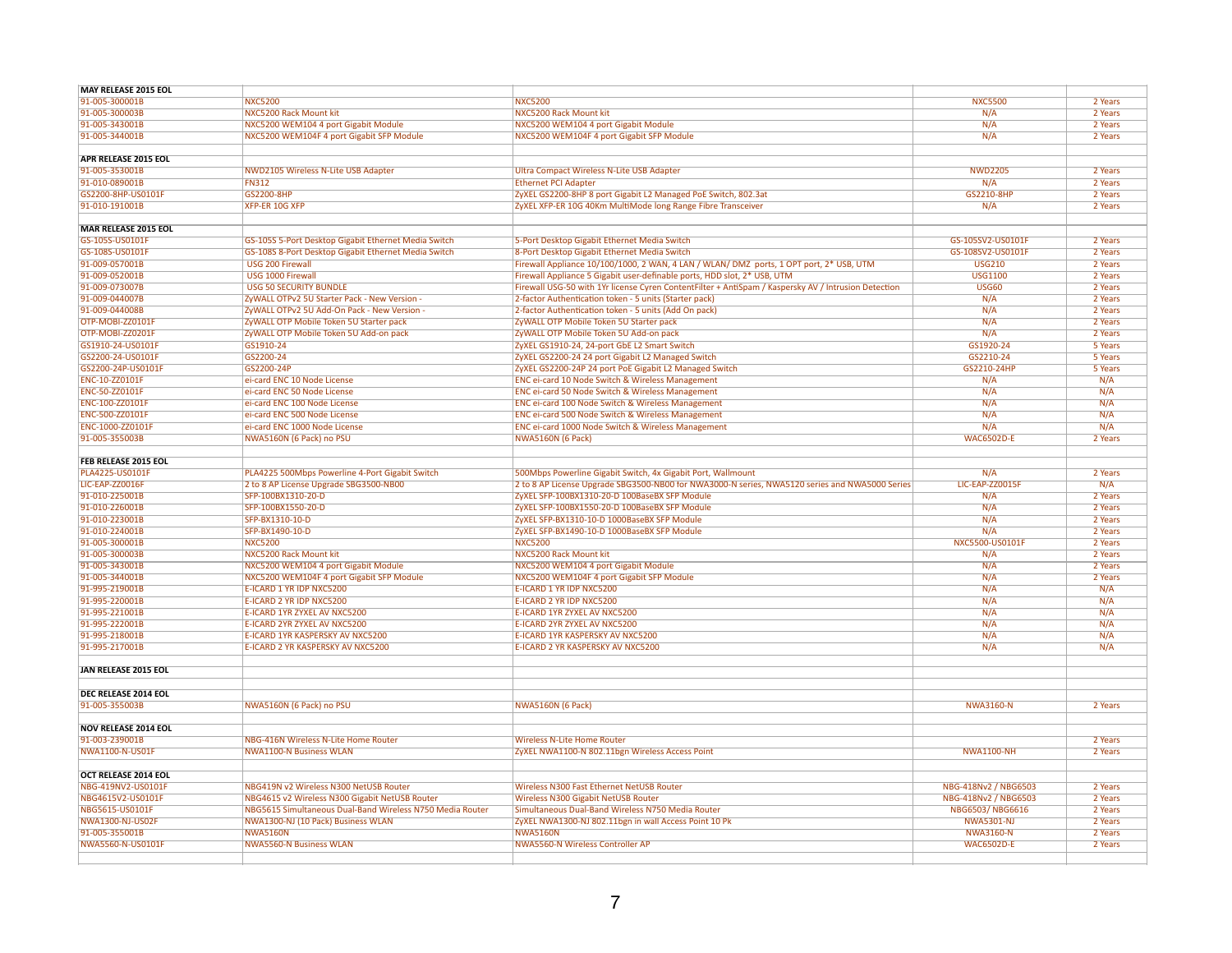| SEP RELEASE 2014 EOL        |                                                              |                                                                                                  |                           |         |
|-----------------------------|--------------------------------------------------------------|--------------------------------------------------------------------------------------------------|---------------------------|---------|
| NWA5550-N-US0101F           | <b>NWA5550-N Business WLAN</b>                               | NWA5550-N Outdoor Wireless Controller AP                                                         | <b>NWA3550-N</b>          | 2 Years |
|                             |                                                              |                                                                                                  |                           |         |
|                             |                                                              |                                                                                                  |                           |         |
| AUG RELEASE 2014 EOL        |                                                              |                                                                                                  |                           |         |
| USG100-PLUS-US0102F         | USG 100-PLUS Firewall Comprehensive License Bundle           | USG-100 PLUS with 1-YR license bundle IDP, Kaspersky AV, Cyren Anti-Spam and Cyren ContentFilter | <b>USG110</b>             | 2 Years |
| 96-996-000079               | USG 2000 with SEM Dual                                       | Firewall Appliance 6 Gigabit user-definable ports, 2* SFP, HDD slot, redundant power module, UTM | N/A                       | 2 Years |
| 91-011-009004B              | VSG-1200 V2                                                  | ZyXEL VSG-1200 v2 Service Gateway                                                                | N/A                       | 2 Years |
| GS1910-48-US0101F           | GS1910-48                                                    | ZyXEL GS1910-48, 48-port GbE L2 Smart Switch                                                     | GS1920-48                 | 5 Years |
| GS1910-48HP-US0101F         | GS1910-48HP                                                  | ZyXEL GS1910-48HP, 48-port GbE L2 PoE Smart Switch, 802.3at                                      | GS1920-48HP               | 5 Years |
|                             |                                                              |                                                                                                  |                           |         |
|                             |                                                              |                                                                                                  |                           |         |
| JUL RELEASE 2014 EOL        |                                                              |                                                                                                  |                           |         |
| GS1910-24HP-US0101F         | GS1910-24HP                                                  | ZyXEL GS1910-24HP, 24-port GbE L2 PoE Smart Switch, 802.3at                                      | GS1920-24HP               | 5 Years |
|                             |                                                              |                                                                                                  |                           |         |
| JUN RELEASE 2014 EOL        |                                                              |                                                                                                  |                           |         |
| 91-005-225001B              | <b>ANT1106</b>                                               | INDOOR 6DBI OMNI-DIRECTIONAL ANTENNA, 3 PCS, 802.11n                                             | N/A                       | 2 Years |
| 91-010-227001B              |                                                              | ZyXEL 250W PoE PSU for GS2200-24P                                                                | N/A                       | 2 Years |
|                             | <b>PPS250</b>                                                |                                                                                                  |                           |         |
| 91-010-143001B              | MC100FX-SC30-A                                               | ZyXEL MC100FX-SC30-A Media Convertor                                                             | N/A                       | 2 Years |
| NWA1300-NJ-US01F            | <b>NWA1300-NJ Business WLAN</b>                              | ZyXEL NWA1300-NJ 802.11bgn in wall Access Point                                                  | <b>NWA5301-NJ</b>         | 2 Years |
|                             |                                                              |                                                                                                  |                           |         |
| <b>MAY RELEASE 2014 EOL</b> |                                                              |                                                                                                  |                           |         |
|                             |                                                              |                                                                                                  |                           |         |
| APR RELEASE 2014 EOL        |                                                              |                                                                                                  |                           |         |
|                             |                                                              |                                                                                                  |                           |         |
| 91-003-225001B              | NBG4115 Wireless N-Lite 3G Router                            | <b>Wireless N-Lite 3G Router</b>                                                                 | N/A                       | 2 Years |
| NBG5715-US01F               | NBG5715 Simultaneous Dual-Band Wireless N900 Media Router    | Simultaneous Dual-Band Wireless N900 Media Router                                                | NBG6503/NBG6716           | 2 Years |
| 91-010-222001B              | GS2200-48                                                    | ZyXEL GS2200-48 48 port Gigabit L2 Managed Switch                                                | GS2210-48                 | 5 Years |
| 91-005-230001B              | NWA-3550 Outdoor Business WLAN                               | ZyXEL NWA-3550 Dual-radio Outdoor Hybrid Wireless AP                                             | <b>NWA3550-N</b>          | 2 Years |
|                             |                                                              |                                                                                                  |                           |         |
| MAR RELEASE 2014 EOL        |                                                              |                                                                                                  |                           |         |
|                             |                                                              |                                                                                                  |                           |         |
| ES1100-24G-US0101F          | ES1100-24G                                                   | ZyXEL ES1100-24G 24 port 10/100 Unmanaged Switch with uplink                                     | GS1100-24                 | 2 Years |
| 91-010-132001B              | ES-1528                                                      | ZyXEL ES1528 24 port 10/100 Web Managed Switch                                                   | GS1900-24                 | 2 Years |
| 91-010-078001B              | ES-3124PWR Switch                                            | ZyXEL ES3124PWR 24 port 10/100 Managed PoE Switch                                                | GS2200-24P/1910-24P       | 5 Years |
|                             |                                                              |                                                                                                  |                           |         |
| FEB RELEASE 2014 EOL        |                                                              |                                                                                                  |                           |         |
| 91-010-156001B              | ES-1552                                                      | ZyXEL ES1552 48 port 10/100 Web Managed Switch                                                   | GS1910-48                 | 2 Years |
|                             |                                                              |                                                                                                  |                           |         |
|                             |                                                              |                                                                                                  |                           |         |
| JAN RELEASE 2014 EOL        |                                                              |                                                                                                  |                           |         |
| WRE2205-US0101F             | <b>WRE2205 Wireless N300 Range Extender</b>                  | Wireless N300 Range Extender / Repeater - Wallmount                                              | WRE2205V2-US0101F         | 2 Years |
| 91-016-007001B              | <b>NSA310</b>                                                | NSA310 1-Bay Media Server                                                                        | NSA310S-US0101F           | 2 Years |
| 91-016-025001B              | <b>NSA320</b>                                                | 2-Bay Digital Media Server                                                                       | NSA320S-US0101F           | 2 Years |
| <b>NSA325-US01F</b>         | <b>NSA325</b>                                                | 2-Bay Power Plus Media Server                                                                    | NSA325V2-US0101F          | 2 Years |
|                             |                                                              |                                                                                                  |                           |         |
|                             |                                                              |                                                                                                  |                           |         |
| DEC RELEASE 2013 EOL        |                                                              |                                                                                                  |                           |         |
| PLA4205-US01F               | PLA4205 500Mbps Powerline Gigabit Ethernet Adaptor           | 500Mbps Powerline Gigabit Ethernet Adapter - Wallmount                                           | PLA5205-US0101F           | 2 Years |
| <b>PLA4205-US02F</b>        | PLA4205 500Mbps Powerline Gigabit Ethernet Adaptor Twin Pack | 500Mbps Powerline Gigabit Ethernet Adapter Twin Pack - Wallmount                                 | PLA5205-US0201F           | 2 Years |
| 91-014-020001B              | <b>NPS-520</b>                                               | <b>MFP Print Server</b>                                                                          | N/A                       | 2 Years |
| 91-995-043001B              | E- iCard, 1 year Content Filter Silver                       | Licence for ZyWALL Firewall Appliance                                                            | N/A                       | N/A     |
| 91-995-033001B              | E- iCard, 1 year Content Filter Gold                         | Licence for ZyWALL Firewall Appliance                                                            | N/A                       | N/A     |
|                             |                                                              |                                                                                                  |                           |         |
| 91-995-047001B              | E-iCard, 1 year Content Filter ZyWALL 2WG                    | Licence for ZyWALL Firewall Appliance                                                            | N/A                       | N/A     |
| 91-995-091001B              | E- iCard, 2 years Bluecoat Content Filter for 1050           | Licence for Firewall Appliance                                                                   | N/A                       | N/A     |
|                             |                                                              |                                                                                                  |                           |         |
| <b>NOV RELEASE 2013 EOL</b> |                                                              |                                                                                                  |                           |         |
| 91-005-030001B              | ZYAIR EXT-105                                                | <b>INDOOR 5DBI OMNIDIRECTIONAL DESKTOP ANTENNA</b>                                               |                           | 2 Years |
|                             |                                                              |                                                                                                  |                           |         |
| OCT RELEASE 2013 EOL        |                                                              |                                                                                                  |                           |         |
|                             |                                                              |                                                                                                  |                           |         |
| 91-010-084001B              | ES-108A Switch                                               | 8-Port Desktop Fast Ethernet Switch                                                              | <b>ES108Av2</b>           | 2 Years |
| 91-010-117001B              | <b>ES-2024PWR</b>                                            | ZyXEL ES2024PWR 24 port 10/100 Managed PoE Switch                                                | ES3500-24HP               | 5 Years |
| 91-005-244001B              | <b>NWA-1100 Business WLAN</b>                                | ZyXEL NWA-1100 802.11bg Wireless Access Point                                                    | <b>NWA1100-N</b>          | 2 Years |
|                             |                                                              |                                                                                                  |                           |         |
| SEP RELEASE 2013 EOL        |                                                              |                                                                                                  |                           |         |
| NSA325-US0102F              | <b>NSA325 2TB (2x1TB)</b>                                    | NSA325 2-Bay Power Plus Media Server with 2TB (2x1TB)                                            |                           | 2 Years |
|                             |                                                              |                                                                                                  | <b>NSA325 Unpopulated</b> |         |
| <b>NSA325-US0103F</b>       | <b>NSA325 4TB (2x2TB)</b>                                    | NSA325 2-Bay Power Plus Media Server with 4TB (2x2TB)                                            | <b>NSA325 Unpopulated</b> | 2 Years |
| WHD6215-US0101F             | WHD6215 4-port Wireless HDMI Kit                             | 4 Port Wireless HDMI Kit, 1-port HDMI 1.4 receiver, 4-port HDMI 1.4 transmitter                  | N/A                       | 2 Years |
| 91-010-096001B              | <b>ES-2108PWR</b>                                            | ZyXEL ES2108PWR 8 port 10/100 Managed PoE Switch                                                 | GS2200-8HP/GS1100-8HP     | 5 Years |
| UAG715-US0101F              | <b>UAG715 Universal Access Gateway</b>                       | ZyXEL UAG715 Universal Access Gateway                                                            | N/A                       | 5 Years |
| LIC-BCF-ZZ0003F             | E-iCard 1-Yr Blue Coat CF License for UAG715                 | E-iCard 1-Yr Blue Coat CF License for UAG715                                                     | N/A                       | N/A     |
|                             |                                                              |                                                                                                  |                           |         |
| LIC-BCF-ZZ0004F             | E-iCard 2-Yr Blue Coat CF License for UAG715                 | E-iCard 2-Yr Blue Coat CF License for UAG715                                                     | N/A                       | N/A     |
| 91-005-197007B              | <b>Ceiling Mounting Kit - False Ceiling</b>                  | <b>ZyXEL False Ceiling Mounting Kit</b>                                                          | N/A                       | 2 Years |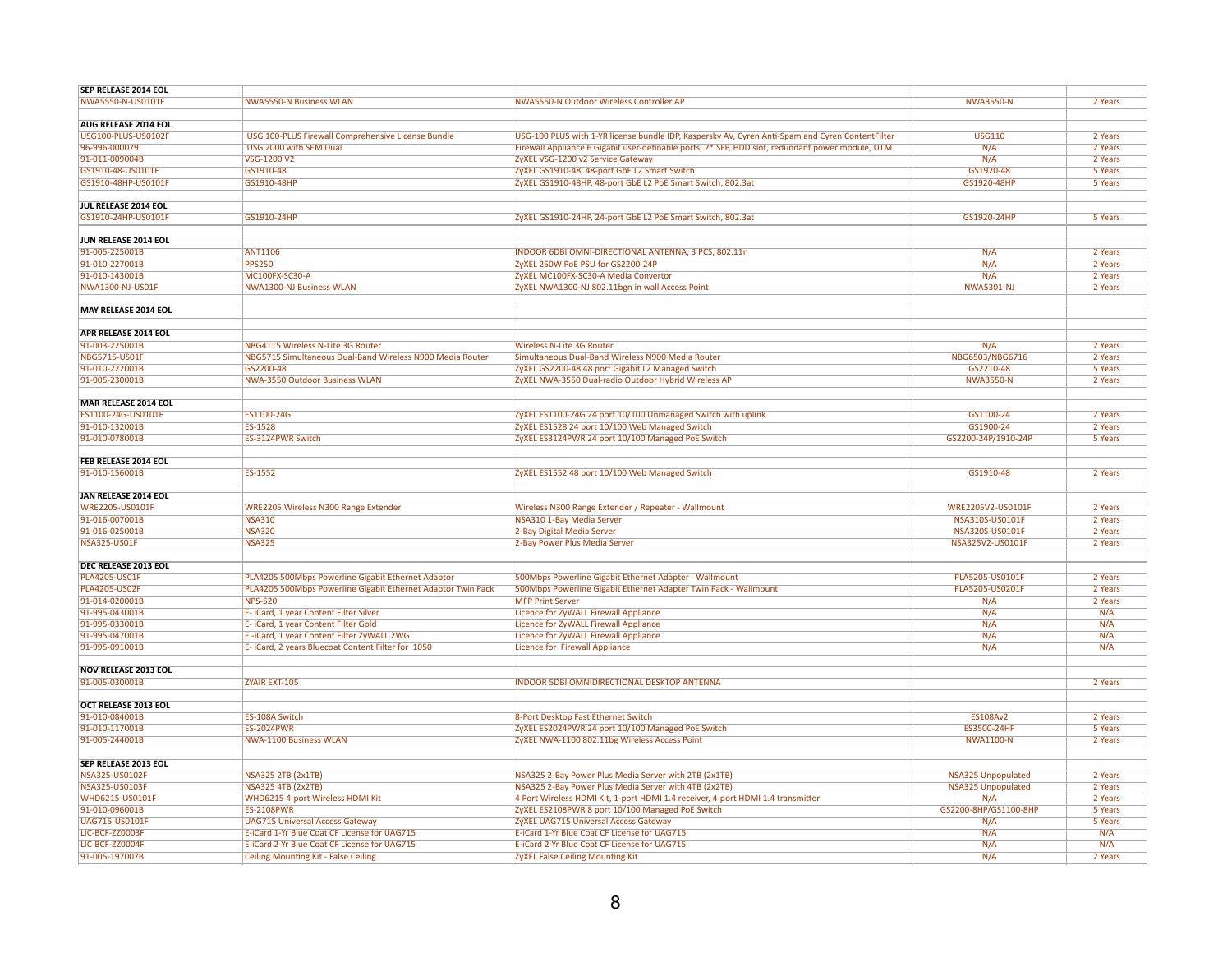| AUG RELEASE 2013 EOL             |                                                                 |                                                                                                                                                      |                                                 |                    |
|----------------------------------|-----------------------------------------------------------------|------------------------------------------------------------------------------------------------------------------------------------------------------|-------------------------------------------------|--------------------|
| 91-003-232001B                   | NBG4604 Router                                                  | <b>Wireless N Gigabit Managed Router</b>                                                                                                             | N/A                                             | 2 Years            |
|                                  |                                                                 |                                                                                                                                                      |                                                 |                    |
| JULY RELEASE 2013 EOL            |                                                                 |                                                                                                                                                      |                                                 |                    |
| PLA4215-US0101F                  | PLA4215 Powerline Pass-Thru Gigabit Ethernet Adaptor            | 500Mbps Powerline Pass-Thru Gigabit Ethernet Adapter - Wallmount                                                                                     | <b>PLA5215</b>                                  | 2 Years            |
| PLA4215-US0201F                  | PLA4215 Powerline Pass-Thru Gigabit Ethernet Adaptor Twin Pack  | 500Mbps Powerline Pass-Thru Gigabit Ethernet Adapter Twin Pack - Wallmount                                                                           | PLA5215 Twin Pack                               | 2 Years            |
| 91-010-083001B<br>91-009-045010B | ES-105A Switch<br>USG 100 Firewall Comprehensive License Bundle | 5-Port Desktop Fast Ethernet Switch                                                                                                                  | ES-105AV2-US0101F<br><b>USG100-PLUS-US0102F</b> | 2 Years<br>2 Years |
| 91-010-235001B                   | GS1100-16                                                       | USG-100 with 1-YR license bundle IDP, Kaspersky AV, Commtouch Anti-Spam and Commtouch ContentFil<br>ZyXEL GS1100-16 16 port Gigabit Unmanaged Switch | GS1100-16-US0101F                               | 2 Years            |
| 91-010-218001B                   | GS2200-24                                                       | ZyXEL GS2200-24 24 port Gigabit L2 Managed Switch                                                                                                    | GS2200-24-US0101F                               | 5 Years            |
|                                  |                                                                 |                                                                                                                                                      |                                                 |                    |
| JUN RELEASE 2013 EOL             |                                                                 |                                                                                                                                                      |                                                 |                    |
|                                  |                                                                 |                                                                                                                                                      |                                                 |                    |
| <b>MAY RELEASE 2013 EOL</b>      |                                                                 |                                                                                                                                                      |                                                 |                    |
| 91-003-230001B                   | <b>NBG4615 Gigabit Router</b>                                   | <b>Wireless N Gigabit NetUSB Router</b>                                                                                                              | NBG4615v2                                       | 2 Years            |
| 91-016-025006B                   | <b>NSA320 2TB (2x1TB)</b>                                       | NSA320 2-Bay Digital Media Server with 2TB (2x1TB)                                                                                                   | <b>NSA 325</b>                                  | 2 Years            |
| 91-016-025008B                   | <b>NSA320 4TB (2x2TB)</b>                                       | NSA320 2-Bay Digital Media Server with 4TB (2x2TB)                                                                                                   | <b>NSA 325</b>                                  | 2 Years            |
| 91-009-045010B                   | USG 100 Firewall Comprehensive License Bundle                   | USG-100 with 1-YR license bundle IDP, Kaspersky AV, Commtouch Anti-Spam and Commtouch ContentFil                                                     | USG 100-PLUS                                    | 2 Years            |
| 91-010-237001B                   | GS1510-16                                                       | ZyXEL GS1510-16 Gigabit Web Managed Switch                                                                                                           | GS1910-24                                       | 2 Years            |
| 91-010-134001B                   | ES-3124F Switch                                                 | ZyXEL ES3124F 24 port SFP Slot L2 Managed Switch                                                                                                     | MES3500-24F                                     | 5 Years            |
| 91-010-154001B                   | ES-315                                                          | ZyXEL ES315 4 port 10/100 Switch                                                                                                                     | <b>NO REPLACEMENT</b>                           | 2 Years            |
| 91-010-158001B                   | <b>ES-315F</b>                                                  | ZyXEL ES315F 4 port 10/100 and 1 100Mb Fibre Switch                                                                                                  | <b>NO REPLACEMENT</b>                           | 2 Years            |
|                                  |                                                                 |                                                                                                                                                      |                                                 |                    |
| <b>APR RELEASE 2013 EOL</b>      |                                                                 |                                                                                                                                                      |                                                 |                    |
| 91-010-219001B                   | GS2200-24P                                                      | ZyXEL GS2200-24P 24 port PoE Gigabit L2 Managed Switch                                                                                               | GS2200-24P (P/N change)                         | 5 Years            |
|                                  |                                                                 |                                                                                                                                                      |                                                 |                    |
| MAR RELEASE 2013 EOL             |                                                                 |                                                                                                                                                      |                                                 |                    |
| 91-005-298001B<br>91-010-078001B | <b>WAP3205</b><br>ES-3124PWR Switch                             | Wireless N Access Point / Bridge / Repeater / WLAN Client<br>ZyXEL ES3124PWR 24 port 10/100 Managed PoE Switch                                       | <b>WAP3205v2</b><br>ES3500-24HP                 | 2 Years<br>5 Years |
| 91-010-142001B                   | MC100FX-SC2-A                                                   | ZyXEL MC100FX-SC2-A Media Convertor                                                                                                                  | <b>NO REPLACEMENT</b>                           | 2 Years            |
|                                  |                                                                 |                                                                                                                                                      |                                                 |                    |
| FEB RELEASE 2013 EOL             |                                                                 |                                                                                                                                                      |                                                 |                    |
| 91-010-090001B                   | <b>GN-680-T</b>                                                 | <b>Gigabit PCI Network Adapter</b>                                                                                                                   | <b>NO REPLACEMENT</b>                           | 2 Years            |
| 91-010-206001B                   | <b>SFP-ZX-80-D</b>                                              | ZyXEL SFP-ZX-80-D 1000BaseLZ SFP Module                                                                                                              | NO REPLACEMENT                                  | 2 Years            |
| 91-005-276001B                   | <b>NWA-3166 Business WLAN</b>                                   | ZyXEL NWA-3166 Dual-band Hybrid Wireless N AP                                                                                                        | <b>NWA3160-N</b>                                | 2 Years            |
|                                  |                                                                 |                                                                                                                                                      |                                                 |                    |
| JAN RELEASE 2013 EOL             |                                                                 |                                                                                                                                                      |                                                 |                    |
| 91-010-094001B                   | ES-2108                                                         | ZyXEL ES2108 8 port 10/100 L2 Managed Switch                                                                                                         | ES3500-8PD                                      | 2 Years            |
| 91-010-095001B                   | ES-2108-G                                                       | ZyXEL ES2108G 8 port 10/100 L2 Managed Switch                                                                                                        | ES3500-8PD                                      | 2 Years            |
|                                  |                                                                 |                                                                                                                                                      |                                                 |                    |
| DEC RELEASE 2012 EOL             |                                                                 |                                                                                                                                                      |                                                 |                    |
| 91-014-051018B                   | PLA-401 v4 Starter Kit **Bestseller**                           | 200Mbps Powerline HomePlug Adapter - Wallmount mod.                                                                                                  | <b>PLA4201</b>                                  | 2 Years            |
| 91-014-058001B                   | PLA-407 Powerline Passthru                                      | 200Mbps Powerline Pass-Thru HomePlug Adapter                                                                                                         | <b>PLA4211</b>                                  | 2 Years            |
| 91-014-058004B                   | PLA-407 Powerline Passthru Starter Kit                          | PLA-407 Dual Pack                                                                                                                                    | <b>PLA4211</b>                                  | 2 Years            |
| 91-010-076004B                   | <b>ES-108P</b>                                                  | Ethernet 8 port 10/100 Desktop Switch                                                                                                                | <b>NO REPLACEMENT</b>                           | 2 Years            |
| 91-010-079001B                   | ES-3148 Switch                                                  | ZyXEL ES3148 48 port 10/100 L2 Managed Switch                                                                                                        | GS2200-48                                       | 5 Years            |
|                                  |                                                                 |                                                                                                                                                      |                                                 |                    |
| <b>NOV RELEASE 2012 EOL</b>      |                                                                 |                                                                                                                                                      |                                                 |                    |
| 91-016-007008B<br>91-010-236001B | NSA310 2TB **Bestseller**                                       | NSA310 1-Bay Media Server with 2TB HDD included                                                                                                      | <b>NO REPLACEMENT</b>                           | 2 Years            |
| 91-010-057001B                   | GS1510-24<br><b>BPS-120</b>                                     | ZyXEL GS1510-24 Gigabit Web Managed Switch                                                                                                           | GS1910-24<br><b>NO REPLACEMENT</b>              | 2 Years<br>2 Years |
| 91-010-057007B                   | BPS-120 Cable 5 Pack                                            | ZyXEL BPS-120 Backup Power System<br>ZyXEL BPS-120 Cable 5 Pack                                                                                      | <b>NO REPLACEMENT</b>                           | 2 Years            |
| 91-010-211001B                   | MES-3528 Switch                                                 | ZyXEL MES-3528 24 port 10/100 L2 Metro Switch                                                                                                        | ES3500-24/MES3500-24                            | 2 Years            |
| 91-010-214001B                   | MES-2110 Switch                                                 | ZyXEL MES-2110 8 port 10/100 L2 Metro Switch                                                                                                         | ES3500-8PD                                      | 2 Years            |
|                                  |                                                                 |                                                                                                                                                      |                                                 |                    |
| OCT RELEASE 2012 EOL             |                                                                 |                                                                                                                                                      |                                                 |                    |
| 91-003-220001B                   | <b>NBG417N Router</b>                                           | <b>Wireless N-lite Fast Ethernet Router</b>                                                                                                          | <b>NBG416N</b>                                  | 2 Years            |
| 91-016-007012B                   | NSA310 1TB **Bestseller**                                       | NSA310 1-Bay Media Server with 1TB HDD included                                                                                                      | <b>NO REPLACEMENT</b>                           | 2 Years            |
| ISG50-ISDN-US0101F               | Integrated Service Gateway with ISDN-BRI (25 SIP extensions)    | ISG Gateway (Router, Firewall, IP-PBX) with 2 WANs, 3 LAN ports / 4x ISDN BRI                                                                        | <b>NO REPLACEMENT</b>                           | 2 Years            |
| ISG50-PSTN-US0201F               | Integrated Service Gateway with PSTN (25 SIP extensions)        | ISG Gateway (Router, Firewall, IP-PBX) with 2 WANs, 3 LAN ports / 4x FXO ports                                                                       | <b>NO REPLACEMENT</b>                           | 2 Years            |
| ISG50-SX50-ZZ0101F               | E-iCard Total SIP Extension License 50 Nodes for ISG50          | eLicense Integrated Service Gateway - Extension 25 to 50 SIP                                                                                         | <b>NO REPLACEMENT</b>                           | 2 Years            |
| ISG-SP5-ZZ0101F                  | E-iCard Mobile Softphone APP License 5 Nodes for ISG Series     | eLicense Integrated Service Gateway - For Softphone                                                                                                  | <b>NO REPLACEMENT</b>                           | 2 Years            |
| ISG50-CR-ZZ0101F                 | E-iCard Call Recording License for ISG50                        | eLicense Integrated Service Gateway - Call Recording                                                                                                 | <b>NO REPLACEMENT</b>                           | 2 Years            |
| 91-005-293001B                   | <b>NWA-3160 Business WLAN</b>                                   | ZyXEL NWA-3160 Dual-band Hybrid Wireless AP                                                                                                          | NWA3160-N / NWA1121-NI                          | 2 Years            |
|                                  |                                                                 |                                                                                                                                                      |                                                 |                    |
| SEP RELEASE 2012 EOL             |                                                                 |                                                                                                                                                      |                                                 |                    |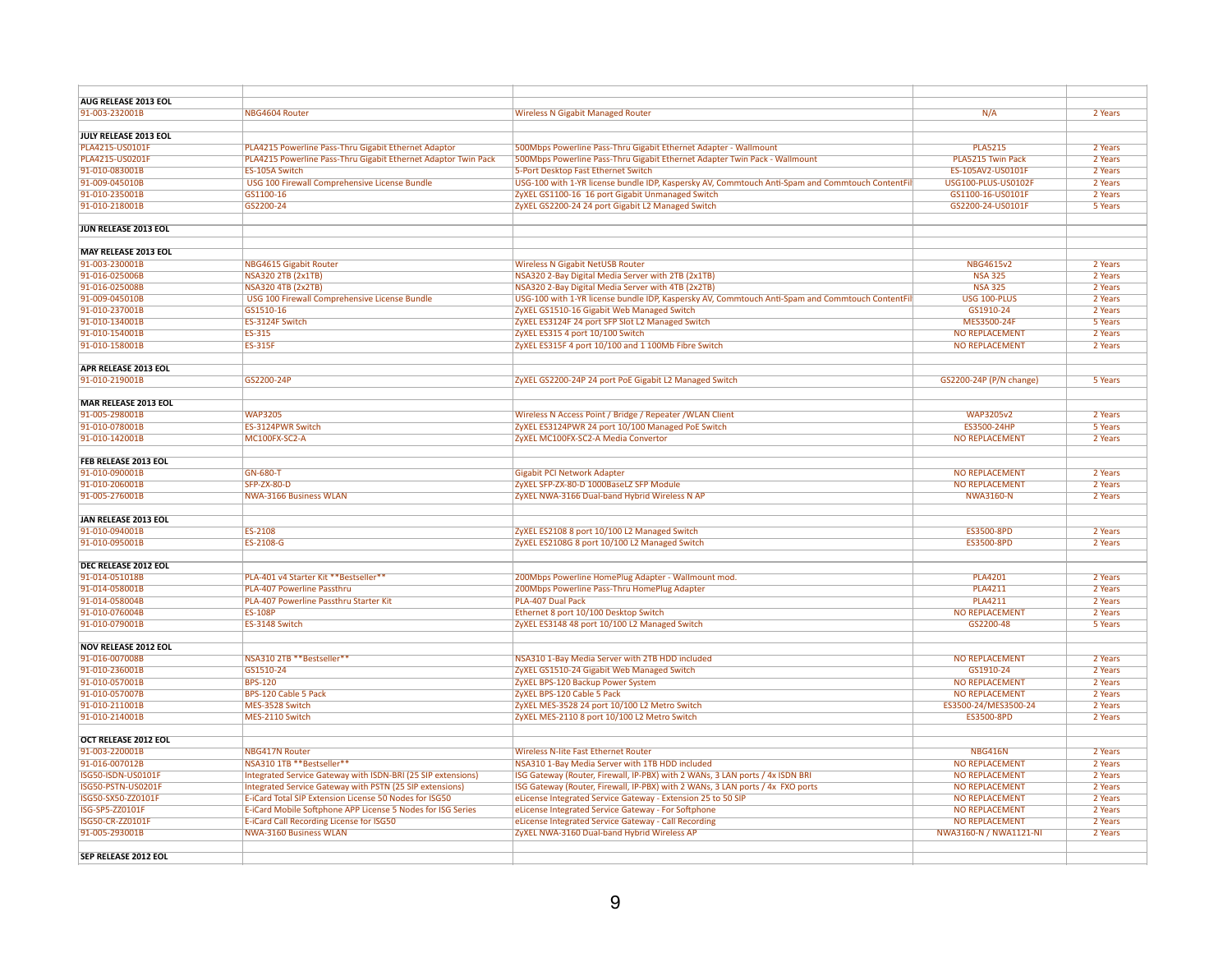| 91-014-051012B              | PLA-401 v4 Powerline                                     | 200Mbps Powerline HomePlug Adapter - Wallmount mod.                            | <b>PLA4201</b>         | 2 Years |
|-----------------------------|----------------------------------------------------------|--------------------------------------------------------------------------------|------------------------|---------|
| 91-010-213001B              | GS-1548                                                  | ZyXEL GS1548 48 port Gigabit Web Managed Switch                                | GS1910-48              | 2 Years |
|                             |                                                          |                                                                                |                        |         |
| AUG RELEASE 2012 EOL        |                                                          |                                                                                |                        |         |
| 91-010-217001B              | GS-1500-24P                                              | ZyXEL GS1500-24P Gigabit Web Managed PoE Switch                                | GS1910-24HP            | 2 Years |
| 91-010-110001B              | ES-4124                                                  | ZyXEL ES4124 24 port 10/100 L3 Managed Switch                                  | <b>NO REPLACEMENT</b>  | 2 Years |
| 91-005-230013B              | NWA-3550 Outdoor Business WLAN                           | ZyXEL NWA-3550 Dual-radio Outdoor Hybrid Wireless AP with Antenna              | NWA3550 no Antenna     | 2 Years |
| 91-005-075003G              | LMR 400 N-PLUG to N- PLUG - 12M                          | ZyXEL LMR 400 12m Antenna Cable                                                | LMR 400 1M & 9M        | 2 Years |
| 91-005-230015B              | Cable Kit for NWA-3550                                   | ZyXEL Outdoor 15M Cable for NWA-3550                                           | <b>NO REPLACEMENT</b>  | 2 Years |
|                             |                                                          |                                                                                |                        |         |
|                             |                                                          |                                                                                |                        |         |
| JULY RELEASE 2012 EOL       |                                                          |                                                                                |                        |         |
| ISG50-PSTN-US0101F          | Integrated Service Gateway with PSTN (25 SIP extensions) | ISG Gateway (Router, Firewall, IP-PBX) with 2 WANs, 3 LAN ports / 4x FXO ports | ISG50-PSTN-US0201F     | 2 Years |
| 91-010-004001B              | ES-3124 Switch                                           | ZyXEL ES3124 24 port 10/100 L2 Managed Switch                                  | ES3500-24              | 2 Years |
|                             |                                                          |                                                                                |                        |         |
| JUNE RELEASE 2012 EOL       |                                                          |                                                                                |                        |         |
| 91-005-131001B              | G-302 V3 WLAN Client                                     | <b>Wireless G PCI Card</b>                                                     | <b>NO REPLACEMENT</b>  | 2 Years |
| 91-005-139001B              | <b>AG-220 WLAN Client</b>                                | Wireless A/G USB Adapter                                                       | <b>NO REPLACEMENT</b>  | 2 Years |
| ISG50-PSTN-US0101F          | Integrated Service Gateway with PSTN (25 SIP extensions) | ISG Gateway (Router, Firewall, IP-PBX) with 2 WANs, 3 LAN ports / 4x FXO ports | ISG50-PSTN-US0201F     | 2 Years |
|                             |                                                          |                                                                                |                        |         |
| MAY RELEASE 2012 EOL        |                                                          |                                                                                |                        |         |
| 91-003-222001B              | <b>NBG419N Router</b>                                    | <b>Wireless N Fast Ethernet Router.</b>                                        | <b>NBG419Nv2</b>       | 2 Years |
| 91-010-186001B              | GS-105B Switch                                           | 5-Port Desktop Gigabit Switch                                                  | GS-105Bv2              | 2 Years |
| 91-010-187001B              | GS-108B Switch                                           | 8-Port Desktop Gigabit Switch                                                  | GS-108Bv2              | 2 Years |
| 91-005-154001B              | <b>NWA-3500 Business WLAN</b>                            | ZyXEL NWA-3500 Dual-radio Hybrid Wireless AP                                   | <b>NWA3560-N</b>       | 2 Years |
| 91-005-082001B              | ZyAIR EXT-300                                            | ZyXEL EXT-300 Surge Protector Kit                                              | EXT-300 v2             | 2 Years |
|                             |                                                          |                                                                                |                        |         |
| APR RELEASE 2012 EOL        |                                                          |                                                                                |                        |         |
|                             |                                                          |                                                                                |                        |         |
| 91-005-116001B              | <b>PoE-12</b>                                            | ZyXEL PoE-12 Single Port PoE Injector                                          | POE12HPv2              | 2 Years |
| 91-005-154001B              | <b>NWA-3500 Business WLAN</b>                            | ZyXEL NWA-3500 Dual-radio Hybrid Wireless AP                                   | <b>NWA3560-N</b>       | 2 Years |
|                             |                                                          |                                                                                |                        |         |
| MAR RELEASE 2012 EOL        |                                                          |                                                                                |                        |         |
| 91-016-007010B              | <b>NSA310 500GB</b>                                      | NSA310 1-Bay Media Server with 500GB HDD included                              | <b>NSA310 DISKLESS</b> | 2 Years |
| 91-995-039001B              | E- iCard, 1 year AV+IDP Silver                           | Licence for ZyWALL Firewall Appliance                                          | <b>NO REPLACEMENT</b>  | 2 Years |
| 91-995-040001B              | E-iCard, 1 year AV+IDP Gold                              | Licence for ZyWALL Firewall Appliance                                          | <b>NO REPLACEMENT</b>  | 2 Years |
| 91-995-038001B              | E- iCard, 1 year AV+ IDP ZyWALL P1                       | Licence for ZyWALL Firewall Appliance                                          | <b>NO REPLACEMENT</b>  | 2 Years |
| ES1100-8P-US01F             | ES1100-8P                                                | ZyXEL ES1100 8 port 10/100 802.3af PoE Switch                                  | ES1100-8P-US0102F      | 2 Years |
| ES1100-16P-US01F            | ES1100-16P                                               | ZyXEL ES1100 16 port 10/100 802.3af PoE Switch                                 | ES1100-16P-US0102F     | 2 Years |
| POE12-HP-US01F              | PoE12-HP                                                 | ZyXEL PoE12-HP Single Port 802.3at PoE Injector                                | POE12-HP-US0102F       | 2 Years |
|                             |                                                          |                                                                                |                        |         |
| FEB RELEASE 2012 EOL        |                                                          |                                                                                |                        |         |
| 91-016-012006B              | <b>NSA-2401</b>                                          | 4-Bay Network Storage and Back-up Appliance                                    | <b>NO REPLACEMENT</b>  | 2 Years |
| 91-016-015001B              | <b>NSA-210</b>                                           | 1-Bay Digital Media Server                                                     | <b>NSA310</b>          | 2 Years |
| 91-016-021001B              | <b>NSA221</b>                                            | 2-Bay Digital Media Server                                                     | <b>NSA320</b>          | 2 Years |
| 91-995-094001B              | E-iCard, 2 years AV+ IDP ZyWALL P1                       |                                                                                | <b>NO REPLACEMENT</b>  | 2 Years |
|                             |                                                          | Licence for ZyWALL Firewall Appliance                                          |                        |         |
|                             |                                                          |                                                                                |                        |         |
| JAN RELEASE 2012 EOL        |                                                          |                                                                                |                        |         |
| 91-014-044004B              | <b>PL100 Starter Kit Powerline</b>                       | PL100 Dual Pack                                                                | <b>NO REPLACEMENT</b>  | 2 Years |
| 91-014-064001B              | <b>DMA2501</b>                                           | <b>Full HD Digital Media Streamer</b>                                          | <b>NO REPLACEMENT</b>  | 2 Years |
|                             |                                                          |                                                                                |                        |         |
| DEC RELEASE 2011 EOL        |                                                          |                                                                                |                        |         |
| 91-010-192001B              | <b>PLA491 Powerline</b>                                  | <b>Powerline Ethernet Multiplug Center</b>                                     |                        | 2 Years |
| 67-010-410005B              | <b>SP-300E Business WLAN</b>                             | ZyXEL SP300E Printer for G-4100 v2 / VSG-1200 V2/N4100                         |                        | 2 Years |
| 91-005-074002G              | LMR 200 N-PLUG to RP-SMA PLUG - 6M                       | ZyXEL LMR 200 6m Antenna Cable                                                 |                        | 2 Years |
|                             |                                                          |                                                                                |                        |         |
| <b>NOV RELEASE 2011 EOL</b> |                                                          |                                                                                |                        |         |
| 91-996-035001B              | E-Vantage Report * 1 node                                | Licence for ZyWALL Firewall Appliance                                          |                        | 2 Years |
|                             |                                                          |                                                                                |                        |         |
| OCT RELEASE 2011 EOL        |                                                          |                                                                                |                        |         |
| 91-003-211020B              | NBG-334W Router                                          | 802.11g Wireless Firewall Router                                               |                        | 2 Years |
| 91-010-088009B              | ES-1024B                                                 | ZyXEL ES1024B 24 port 10/100 Unmanaged Switch                                  |                        | 2 Years |
| 91-010-046010B              | ES-1124                                                  | ZyXEL ES1124 24 port 10/100 Unmanaged Switch                                   |                        | 2 Years |
| 91-010-159001B              | GS-1524                                                  | ZyXEL GS1524 24 port Gigabit Web Managed Switch                                |                        | 2 Years |
|                             |                                                          |                                                                                |                        |         |
| SEPT RELEASE 2011 EOL       |                                                          |                                                                                |                        |         |
|                             |                                                          |                                                                                |                        |         |
| 91-003-208001B              | <b>NBG460N Router</b>                                    | <b>Wireless N Gigabit Router.</b>                                              |                        | 2 Years |
| 91-010-086001B              | <b>ES-124P</b>                                           | ZyXEL ES124P 24 port 10/100 Desktop Switch                                     |                        | 2 Years |
|                             |                                                          |                                                                                |                        | 2 Years |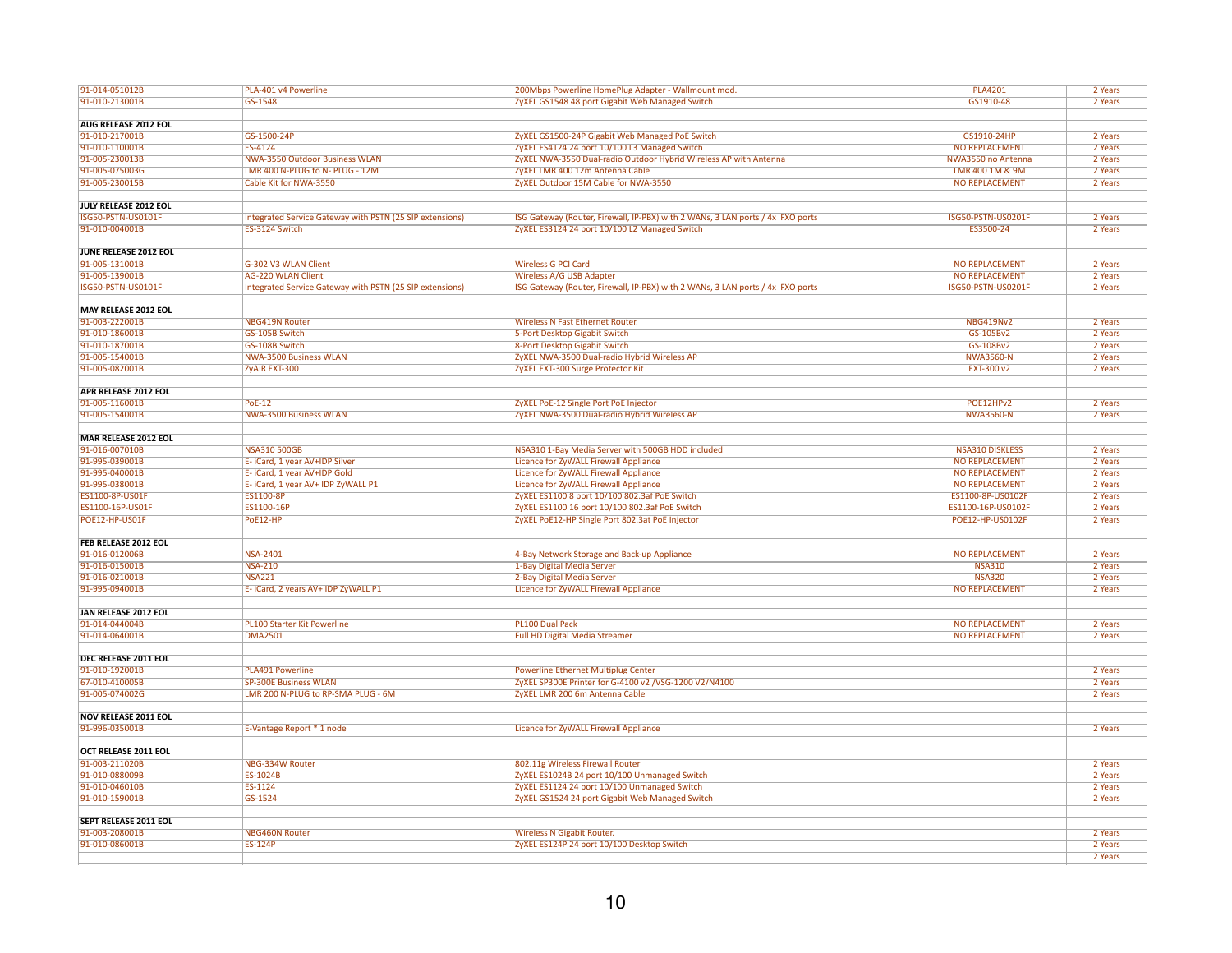| AUG RELEASE 2011 EOL             |                                                                                   |                                                                                | 2 Years            |
|----------------------------------|-----------------------------------------------------------------------------------|--------------------------------------------------------------------------------|--------------------|
| 91-014-051001B                   | PLA-401 v3 Powerline                                                              | 200Mbps Powerline HomePlug Adapter - Wallmount mod.                            | 2 Years            |
| 91-005-075001G                   | LMR 400 N-PLUG to N- PLUG - 6M                                                    | ZyXEL LMR 400 6m Antenna Cable                                                 | 2 Years            |
|                                  |                                                                                   |                                                                                |                    |
|                                  |                                                                                   |                                                                                |                    |
| JULY RELEASE 2011 EOL            |                                                                                   |                                                                                |                    |
| 91-996-068001B                   | ei-card ENC 50 Node License                                                       | ENC ei-card 50 Node Switch & Wireless Management                               | 2 Years            |
| 91-996-069001B                   | ei-card ENC 100 Node License                                                      | ENC ei-card 100 Node Switch & Wireless Management                              | 2 Years            |
| 91-996-070001B                   | ei-card ENC 500 Node License                                                      | ENC ei-card 500 Node Switch & Wireless Management                              | 2 Years            |
| 91-996-071001B                   | ei-card ENC 1000 Node License                                                     | ENC ei-card 1000 Node Switch & Wireless Management                             | 2 Years            |
|                                  |                                                                                   |                                                                                |                    |
| JUNE RELEASE 2011 EOL            |                                                                                   |                                                                                |                    |
|                                  |                                                                                   |                                                                                |                    |
| 91-014-044001B                   | <b>PL100 Powerline</b>                                                            | PowerLine Ethernet Adapter - HomePlug 1.0 Compatible                           | 2 Years            |
| 91-010-182001B                   | PLA-470 v2 Powerline                                                              | 200Mbps Powerline HomePlug 4 Port Switch                                       | 2 Years            |
| 91-009-033001B                   | ZyWALL SSL-10 Firewall                                                            | SSL VPN Appliance, 10 SSL VPN-Tunnel incl. /max. 25 SSL                        | 2 Years            |
| 91-010-085001B                   | <b>ES-116P</b>                                                                    | ZyXEL ES116P 16 port 10/100 Desktop Switch                                     | 2 Years            |
| 91-010-075001B                   | ES-2024A                                                                          | ZyXEL ES2024A 24 port 10/100 L2 Managed Switch                                 | 2 Years            |
| 91-005-152006B                   | G4100 V2 Business WLAN w/o printer                                                | ZyXEL G-4100 v2 Hotspot Gateway w/o Printer                                    | 2 Years            |
|                                  |                                                                                   |                                                                                |                    |
|                                  |                                                                                   |                                                                                |                    |
| <b>MAY RELEASE 2011 EOL</b>      |                                                                                   |                                                                                |                    |
| 91-010-059001B                   | GS-4012F                                                                          | ZyXEL GS4012F 12 port SFP Slot L3 Managed Switch                               | 2 Years            |
| 91-005-152001B                   | G-4100 V2 Business WLAN                                                           | ZyXEL G-4100 v2 Hotspot Gateway with Printer                                   | 2 Years            |
|                                  |                                                                                   |                                                                                |                    |
| APR RELEASE 2011 EOL             |                                                                                   |                                                                                |                    |
| 91-003-149015B                   | P-334 Router                                                                      | <b>Broadband Router with Firewall</b>                                          | 2 Years            |
|                                  |                                                                                   |                                                                                |                    |
| 91-005-136017B                   | G-202 WLAN Client                                                                 | <b>Wireless G USB Adapter</b>                                                  | 2 Years            |
| 91-005-248001B                   | <b>NWD-211AN WLAN Client</b>                                                      | <b>Dual-band Wireless N USB Adapter</b>                                        | 2 Years            |
| 91-005-224002B                   | <b>NWD-310N WLAN Client</b>                                                       | <b>Wireless N PCI Card</b>                                                     | 2 Years            |
| 91-005-283001B                   | <b>NWD270 WLAN Client</b>                                                         | <b>Wireless N-lite USB Adapter</b>                                             | 2 Years            |
| 91-005-249001B                   | <b>NWD271 WLAN Client</b>                                                         | <b>Wireless N USB Adapter</b>                                                  | 2 Years            |
| 91-016-016001B                   | NSA-220plus                                                                       | 2-Bay Digital Media Server                                                     | 2 Years            |
| 91-014-051004B                   | PLA-401 v3 Starter Kit                                                            | 200Mbps Powerline HomePlug Adapter - Wallmount mod.                            | 2 Years            |
|                                  |                                                                                   |                                                                                |                    |
| 91-010-035001B                   | GS-4024                                                                           | ZyXEL GS4024 24 port Gigabit L3 Managed Switch                                 | 2 Years            |
|                                  |                                                                                   |                                                                                |                    |
| <b>MAR RELEASE 2011 EOL</b>      |                                                                                   |                                                                                |                    |
| 91-010-138001B                   | ES-2108-F                                                                         | ZyXEL ES2108F 8 port 10/100 L2 Managed Switch                                  | 2 Years            |
|                                  |                                                                                   |                                                                                |                    |
| FEB RELEASE 2011 EOL             |                                                                                   |                                                                                |                    |
|                                  |                                                                                   |                                                                                |                    |
| No EOL Items                     |                                                                                   |                                                                                |                    |
|                                  |                                                                                   |                                                                                |                    |
|                                  |                                                                                   |                                                                                |                    |
| <b>JAN RELEASE 2011 EOL</b>      |                                                                                   |                                                                                |                    |
| 91-009-029001B                   | ZyWALL 2 plus Firewall                                                            | Firewall Appliance 10/100, 1 WAN, 4 LAN / DMZ ports                            | 2 Years            |
|                                  |                                                                                   |                                                                                |                    |
| 91-009-035001B                   | ZyWALL 2 WG Firewall                                                              | Firewall Appliance 10/100, 1 WAN, 4 LAN / DMZ ports, 11a/b/g, 3G cards support | 2 Years            |
| 91-009-014001B                   | ZyWALL 5 Firewall                                                                 | Firewall Appliance 10/100, 1 WAN, 4 LAN / DMZ ports                            | 2 Years            |
| 91-009-010001B                   | ZyWALL 35 Firewal                                                                 | Firewall Appliance 10/100, 2 WANs, 4 LAN / DMZ ports                           | 2 Years            |
| 91-995-046001B                   | E- iCard, 2 years AV+IDP Silver                                                   | Licence for ZyWALL Firewall Appliance                                          | 2 Years            |
| 91-995-036001B                   | E- iCard, 2 years AV+IDP Gold                                                     | Licence for ZyWALL Firewall Appliance                                          | 2 Years            |
|                                  |                                                                                   |                                                                                |                    |
| DEC RELEASE 2010 EOL             |                                                                                   |                                                                                |                    |
| 91-014-024001B                   | PLA-400 v2 Powerline                                                              |                                                                                | 2 Years            |
|                                  |                                                                                   | 200Mbps Powerline HomePlug Adapter - Desktop mod.                              |                    |
| 91-014-024002B                   | PLA-400 v2 Starter Kit                                                            | PLA-400 v2 Dual Pack                                                           | 2 Years            |
| 91-995-003002G                   | iCard, 1 year Content Filter Silver                                               | Licence for ZyWALL Firewall Appliance                                          | 2 Years            |
| 91-995-003001G                   | iCard, 1 year Content Filter Gold                                                 | Licence for ZyWALL Firewall Appliance                                          | 2 Years            |
| 91-995-004002G                   | iCard, 1 year AV+IDP Silver                                                       | Licence for ZyWALL Firewall Appliance                                          | 2 Years            |
| 91-995-004001G                   | iCard, 1 year AV+IDP Gold                                                         | Licence for ZyWALL Firewall Appliance                                          | 2 Years            |
| 91-995-005002G                   | iCard, 2 years AV+IDP Silver                                                      | Licence for ZyWALL Firewall Appliance                                          | 2 Years            |
|                                  |                                                                                   |                                                                                |                    |
| 91-995-005001G                   | iCard, 2 years AV+IDP Gold                                                        | Licence for ZyWALL Firewall Appliance                                          | 2 Years            |
| 91-995-028001B                   | iCard, 1 year AV+ IDP ZyWALL P1                                                   | Licence for ZyWALL Firewall Appliance                                          | 2 Years            |
| 91-995-029001B                   | iCard, 2 years AV+ IDP ZyWALL P1                                                  | Licence for ZyWALL Firewall Appliance                                          | 2 Years            |
| 91-995-045001B                   | iCard, 1 year Content Filter ZyWALL 2WG                                           | Licence for ZyWALL Firewall Appliance                                          | 2 Years            |
| 91-995-006003G                   | iCard, 1 year Content Filter for ZyWALL 1050                                      | Licence for ZyWALL Firewall Appliance                                          | 2 Years            |
| 91-995-069001B                   | iCard, 2 years Content Filter for ZyWALL 1050                                     | Licence for ZyWALL Firewall Appliance                                          | 2 Years            |
| 91-995-004003G                   |                                                                                   |                                                                                | 2 Years            |
|                                  | iCard, 1 year IDP for ZyWALL 1050                                                 | Licence for ZyWALL Firewall Appliance                                          |                    |
| 91-995-005003G                   | iCard, 2 years IDP for ZyWALL 1050                                                | Licence for ZyWALL Firewall Appliance                                          | 2 Years            |
| 91-995-055001B                   | iCard, 1 year AV for ZyWALL 1050                                                  | Licence for ZyWALL Firewall Appliance                                          | 2 Years            |
| 91-995-056001B                   | iCard, 2 years AV for ZyWALL 1050                                                 | Licence for ZyWALL Firewall Appliance                                          | 2 Years            |
| 91-995-146001B<br>91-995-128001B | iCard, 1 year ZyXEL AV for ZyWALL 1050<br>iCard, 2 years ZyXEL AV for ZyWALL 1050 | Licence for ZyWALL Firewall Appliance<br>Licence for ZyWALL Firewall Appliance | 2 Years<br>2 Years |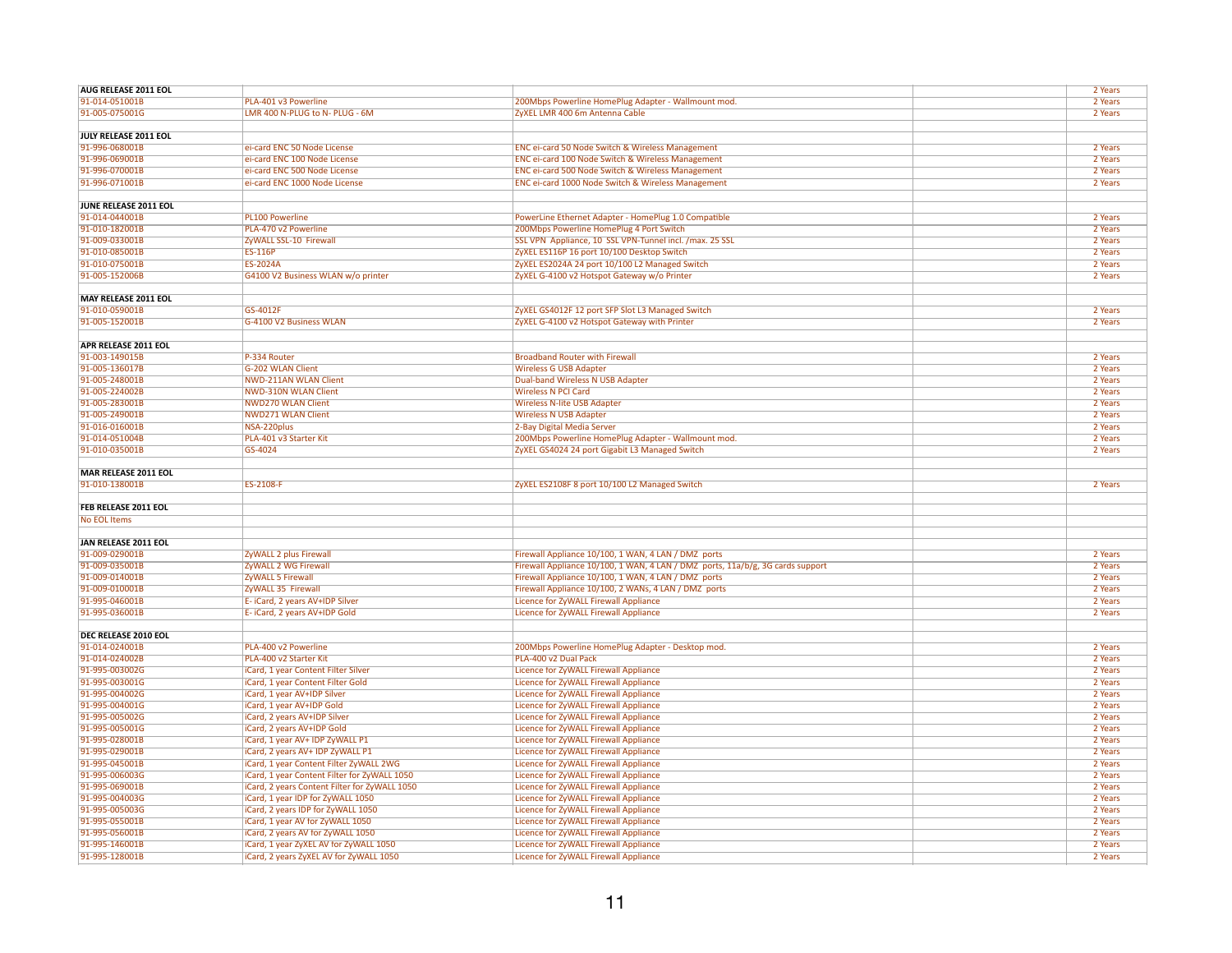| 91-995-054001B                   | iCard, SSL VPN 5 TO 25 TUNNELS ZyWALL 1050  | Licence for ZyWALL Firewall Appliance                     | 2 Years |
|----------------------------------|---------------------------------------------|-----------------------------------------------------------|---------|
| 91-995-053001B                   | iCard, SSL VPN 25 TO 50 TUNNELS ZyWALL 1050 | Licence for ZyWALL Firewall Appliance                     | 2 Years |
| 91-995-052001B                   | iCard, SSL VPN 5 TO 50 TUNNELS ZyWALL 1050  | Licence for ZyWALL Firewall Appliance                     | 2 Years |
| 91-996-043001B                   | VANTAGE CNM 10 DEVICES, S-VL0010, ROHS      | Licence for ZyWALL Firewall Appliance                     | 2 Years |
| 91-996-044001B                   | VANTAGE CNM 25 DEVICES, S-VL0025, ROHS      | Licence for ZyWALL Firewall Appliance                     | 2 Years |
| 91-996-045001B                   | VANTAGE CNM 50 DEVICES, S-VL0050, ROHS      | Licence for ZyWALL Firewall Appliance                     | 2 Years |
| 91-996-046001B                   | VANTAGE CNM 100 DEVICES, S-VL0100, ROHS     | Licence for ZyWALL Firewall Appliance                     | 2 Years |
| 91-996-047001B                   | VANTAGE CNM 300 DEVICES, S-VL0300, ROHS     | Licence for ZyWALL Firewall Appliance                     | 2 Years |
| 91-996-048001B                   | VANTAGE CNM 1000 DEVICES, S-VL1000, ROHS    | Licence for ZyWALL Firewall Appliance                     | 2 Years |
| 91-010-114007B                   | GS-1124A                                    | ZyXEL GS1124A 24 port Gigabit Unmanaged Switch            | 2 Years |
| 91-005-230008B                   | NWA-3550 PSE Kit                            | ZyXEL NWA-3550 PSE Kit                                    | 2 Years |
|                                  |                                             |                                                           |         |
| <b>NOV RELEASE 2010 EOL</b>      |                                             |                                                           |         |
| 91-005-085001B                   | <b>G-120 WLAN Client</b>                    | 802.11g Wireless CardBus Card                             | 2 Years |
| 91-005-229001B                   | PLA-450 v2 Powerline                        | 200Mbps Powerline HomePlug AP with Wireless G+            | 2 Years |
| 91-005-122001B                   | G-2000 Plus V2                              | ZyXEL G-2000 Plus V2 Wireless Access Point                | 2 Years |
| 91-005-176001B                   | <b>NXC-8160 Business WLAN</b>               | ZyXEL NXC-8160 Wireless Controller                        | 2 Years |
| 91-005-175001B                   | <b>NWA-8500 Business WLAN</b>               | ZyXEL NWA-8500 802.11abg Ultra-thin Access Point          | 2 Years |
| 91-005-175002B                   | NWA-8500 (8 Pack) Business WLAN             | ZyXEL NWA-8500 802.11abg Ultra-thin Access Point (8 pack) | 2 Years |
| 91-004-759001B                   | IES-708-22A STU-C                           | 8-Port G. bis. Standalone mini DSLAM with AC Input        | 2 Years |
| 91-004-759002B                   | <b>IES-708-22A STU-R</b>                    | 8-Port G. bis. Standalone mini DSLAM with AC Input        | 2 Years |
|                                  |                                             |                                                           |         |
| OCT RELEASE 2010 EOL             |                                             |                                                           |         |
| 91-009-044002B                   | ZyWALL OTP 5U                               | 2-factor Authentication token - 5 units                   | 2 Years |
| 91-010-115007B                   | GS-1116A                                    | ZyXEL GS1116A 16 port Gigabit Unmanaged Switch            | 2 Years |
| 91-010-221001B                   | <b>PRO EMS Enterprise</b>                   | <b>ZyXEL EMS Enterprise Management</b>                    | 2 Years |
| 91-010-221002B                   | <b>PRO EMS Workgroup</b>                    | <b>ZyXEL EMS Enterprise Management</b>                    | 2 Years |
|                                  |                                             |                                                           |         |
| SEPT RELEASE 2010 EOL            |                                             |                                                           |         |
|                                  |                                             |                                                           |         |
| AUG RELEASE 2010 EOL             |                                             |                                                           |         |
| 91-010-212001B                   | GS-1124B                                    | ZyXEL GS1124B 24 port Gigabit Unmanaged Switch            | 2 Years |
| 91-010-039001B                   | GS-3012                                     | ZyXEL GS3012 12 port Gigabit L2 Managed Switch            | 2 Years |
|                                  |                                             |                                                           |         |
| JULY RELEASE 2010 EOL            |                                             |                                                           |         |
|                                  |                                             |                                                           |         |
| JUNE RELEASE 2010 EOL            |                                             |                                                           |         |
| 91-009-063001B                   | <b>NBG-412W3G</b>                           | WLAN-Firewall-Router with 3G Option / USB Dongle Support  | 2 Years |
| 91-005-214001B                   | <b>NWA-3165 Business WLAN</b>               | ZyXEL NWA-3165 802.11n Wireless Access AP                 | 2 Years |
|                                  |                                             |                                                           |         |
| <b>MAY RELEASE 2010 EOL</b>      |                                             |                                                           |         |
| 91-005-198001B                   | G-570S v2 Access Point                      | 802.11g Wireless Access Point                             | 2 Years |
| 91-014-040001B                   | PLA-402 v2 Powerline                        | 200Mbps Powerline HomePlug Adapter - Coaxial Deskop mod.  | 2 Years |
| 91-014-040002B                   | PLA-402 v2 Starter Kit                      | PLA-402 v2 Dual Pack                                      | 2 Years |
| 91-016-012001B                   | <b>NSA-2401</b>                             | 4-Bay Network Storage and Back-up Appliance               | 2 Years |
| 91-014-053001B                   | <b>DMA-2500</b>                             | <b>Full HD Digital Media Streamer</b>                     | 2 Years |
| 91-010-050001B                   | GS-3012F                                    | ZyXEL GS3012F 12 port SFP Slot L2 Managed Switch          |         |
|                                  |                                             |                                                           |         |
| <b>APRIL RELEASE 2010 EOL</b>    |                                             |                                                           | 2 Years |
|                                  |                                             |                                                           |         |
| <b>MARCH RELEASE 2010 EOL</b>    |                                             |                                                           |         |
|                                  |                                             |                                                           |         |
| <b>FEBRUARY RELEASE 2010 EOL</b> |                                             |                                                           |         |
| 91-003-149001B                   | P-334 Router                                | <b>Broadband Router with Firewall</b>                     | 2 Years |
| 91-003-211001B                   | NBG-334W Router                             | 802.11g Wireless Firewall Router                          | 2 Years |
| 91-003-193001B                   | P-335U Router                               | 802.11a/g Wireless Dual Band Router                       | 2 Years |
| 91-012-031001B                   | P-2302HWL-P1 VoIP                           | 802.11g Wireless VoIP Station Gateway                     | 2 Years |
| 91-003-194001B                   | P-202H PLUS v2                              | <b>ISDN Internet Access Router</b>                        | 2 Years |
| 91-005-142001B                   | <b>G-570U Access Point</b>                  | 802.11a/g Wireless Dual Band AP/Bridge                    | 2 Years |
| 91-005-222002B                   | <b>NWA570N Access Point</b>                 | <b>Wireless N Access Point / Bridge</b>                   | 2 Years |
| 91-005-141001B                   | <b>G-470 WLAN Client</b>                    | 802.11g Wireless Ethernet Adapter                         | 2 Years |
| 91-005-223002B                   | <b>NWD-210N WLAN Client</b>                 | <b>Wireless N USB Adapter</b>                             | 2 Years |
| 91-005-129001B                   | <b>G-170s WLAN Client</b>                   | Wireless G+ SuperSpeed PCMCIA Card                        | 2 Years |
| 91-005-125001G                   | G-270s WLAN Client                          | 802.11g Wireless USB 2.0 Adapter                          | 2 Years |
| 91-014-031001B                   | PLA-401 v2 Powerline                        | 200Mbps Powerline HomePlug Adapter - Wallmount mod.       | 2 Years |
| 91-014-031005B                   | PLA-401 v2 Starter Kit                      | PLA-401 v2 Dual Pack                                      | 2 Years |
| 91-016-003001B                   | <b>NSA-2400</b>                             | 4-Bay Network Storage and Back-up Appliance               | 2 Years |
|                                  |                                             |                                                           |         |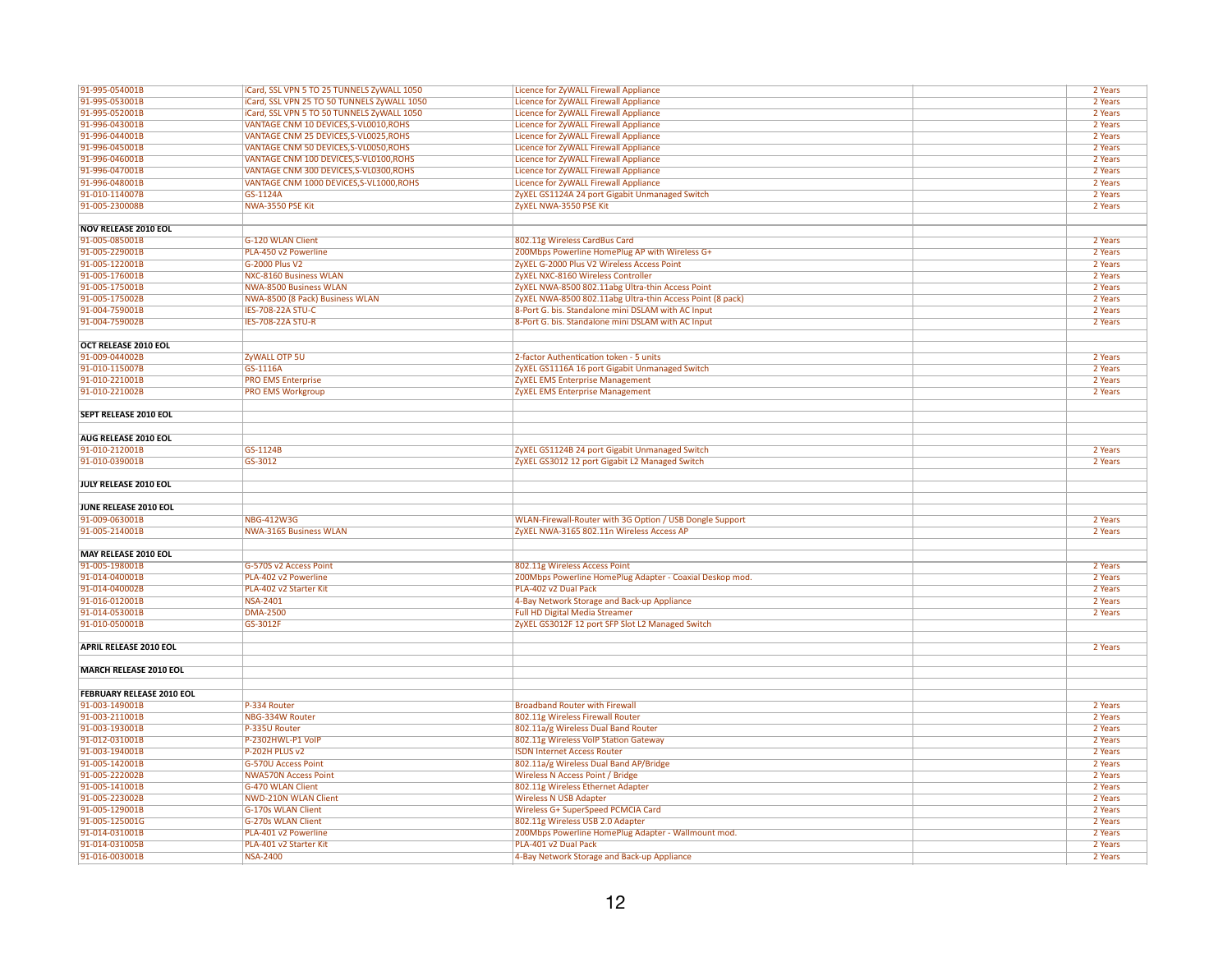| <b>DECEMBER 2009 EOL</b> |                                              |                                                                                         |         |
|--------------------------|----------------------------------------------|-----------------------------------------------------------------------------------------|---------|
| 91-003-191001B           | P-334U Router                                | 802.11a/g Wireless Dual Band Router                                                     | 2 Years |
| 91-003-206001B           | NBG-334S Router                              | <b>Wireless Super G Firewall Router</b>                                                 | 2 Years |
| 91-003-207001B           | <b>NBG420N Router</b>                        | Wireless N Fast Ethernet Router.                                                        | 2 Years |
| 91-012-022001B           | P-2302R-P1 VolP                              | <b>VoIP ATA/Station Gateway</b>                                                         | 2 Years |
| 91-012-023001B           | P-2302RL-P1 VolP                             | VoIP ATA/Station Gateway wtih Lifeline                                                  | 2 Years |
| 91-012-031001B           | P-2302HWL-P1 VolP                            | 802.11g Wireless VoIP Station Gateway                                                   | 2 Years |
| 91-012-029001B           | P-2302HWUDL-P1 VoIP                          | 802.11g Wireless VoIP Station Gateway                                                   | 2 Years |
| 91-005-129001B           | <b>G-170s WLAN Client</b>                    | Wireless G+ SuperSpeed PCMCIA Card                                                      | 2 Years |
| 91-005-163001B           | PLA-450 Powerline                            | 200Mbps Powerline HomePlug AP with Wireless G+                                          | 2 Years |
| 91-010-149001B           | <b>PLA-470 Powerline</b>                     | 200Mbps Powerline HomePlug 4 Port Switch                                                | 2 Years |
| 91-009-056001B           | <b>NBG-410W3G</b>                            | WLAN-Firewall-Router / integrated 3G Module for Internet via HSDPA, UMTS, EDGE und GPRS | 2 Years |
| 91-009-018001B           | <b>ZYWALL P1 Firewall</b>                    | Firewall Appliance 10/100, 1 WAN, 1 LAN ports                                           | 2 Years |
| 91-995-034001B           | E-iCard, 1 year Anti-Spam Silver             | Licence for ZyWALL Firewall Appliance                                                   | 2 Years |
| 91-995-041001B           | E iCard, 1 year Anti-Spam Gold               | Licence for ZyWALL Firewall Appliance                                                   | 2 Years |
| 91-995-031001B           | iCard, SSL VPN 10 to 25 User ZyWALL SSL 10   | Licence for ZyWALL Firewall Appliance                                                   | 2 Years |
| 91-995-030001B           | E-iCard, SSL VPN 10 to 25 User ZyWALL SSL 10 | Licence for ZyWALL Firewall Appliance                                                   | 2 Years |
| 91-010-087010B           | ES-1016B                                     | ZyXEL ES1016B 16 port 10/100 Unmanaged Switch                                           | 2 Years |
| 91-010-111001B           | ES-2048                                      | ZyXEL ES2048 48 port 10/100 L2 Managed Switch                                           | 2 Years |
| 91-010-056001B           | GS-2024                                      | ZyXEL GS2024 24 port Gigabit L2 Managed Switch                                          | 2 Years |
| 91-010-165001B           | GS-2750                                      | ZyXEL GS2750 48 port Gigabit L3- Managed Switch                                         | 2 Years |
| 91-010-144001B           | SFP-100BX1310-20                             | ZyXEL SFP-100BX1310-20 100BaseBX SFP Module                                             | 2 Years |
|                          |                                              |                                                                                         |         |
| 91-010-145001B           | SFP-100BX1550-20                             | ZyXEL SFP-100BX1550-20 100BaseBX SFP Module                                             | 2 Years |
| 91-005-161001B           | <b>NWA-3100 Business WLAN</b>                | ZyXEL NWA-3100 802.11abg Wireless Access Point                                          | 2 Years |
|                          |                                              |                                                                                         |         |
| <b>NOVEMBER 2009 EOL</b> |                                              |                                                                                         |         |
| 91-003-191001B           | P-334U Router                                | 802.11a/g Wireless Dual Band Router                                                     | 2 Years |
| 91-003-206001B           | NBG-334S Router                              | <b>Wireless Super G Firewall Router</b>                                                 | 2 Years |
| 91-003-207001B           | <b>NBG420N Router</b>                        | Wireless N Fast Ethernet Router.                                                        | 2 Years |
| 91-005-129001B           | <b>G-170s WLAN Client</b>                    | Wireless G+ SuperSpeed PCMCIA Card                                                      | 2 Years |
| 91-005-163001B           | PLA-450 Powerline                            | 200Mbps Powerline HomePlug AP with Wireless G+                                          | 2 Years |
| 91-010-149001B           | PLA-470 Powerline                            | 200Mbps Powerline HomePlug 4 Port Switch                                                | 2 Years |
| 91-009-018001B           | <b>ZYWALL P1 Firewall</b>                    | Firewall Appliance 10/100, 1 WAN, 1 LAN ports                                           | 2 Years |
| 91-010-165001B           | GS-2750                                      | ZyXEL GS2750 48 port Gigabit L3- Managed Switch                                         | 2 Years |
| 91-010-144001B           | SFP-100BX1310-20                             | ZyXEL SFP-100BX1310-20 100BaseBX SFP Module                                             | 2 Years |
| 91-010-145001B           | SFP-100BX1550-20                             | ZyXEL SFP-100BX1550-20 100BaseBX SFP Module                                             | 2 Years |
|                          |                                              |                                                                                         |         |
|                          |                                              |                                                                                         |         |
|                          |                                              |                                                                                         |         |
|                          |                                              |                                                                                         |         |
|                          |                                              |                                                                                         |         |
|                          |                                              |                                                                                         |         |
|                          |                                              |                                                                                         |         |
|                          |                                              |                                                                                         |         |
|                          |                                              |                                                                                         |         |
|                          |                                              |                                                                                         |         |
|                          |                                              |                                                                                         |         |
|                          |                                              |                                                                                         |         |
|                          |                                              |                                                                                         |         |
|                          |                                              |                                                                                         |         |
|                          |                                              |                                                                                         |         |
|                          |                                              |                                                                                         |         |
|                          |                                              |                                                                                         |         |
|                          |                                              |                                                                                         |         |
|                          |                                              |                                                                                         |         |
|                          |                                              |                                                                                         |         |
|                          |                                              |                                                                                         |         |
|                          |                                              |                                                                                         |         |
|                          |                                              |                                                                                         |         |
|                          |                                              |                                                                                         |         |
|                          |                                              |                                                                                         |         |
|                          |                                              |                                                                                         |         |
|                          |                                              |                                                                                         |         |
|                          |                                              |                                                                                         |         |
|                          |                                              |                                                                                         |         |
|                          |                                              |                                                                                         |         |
|                          |                                              |                                                                                         |         |
|                          |                                              |                                                                                         |         |